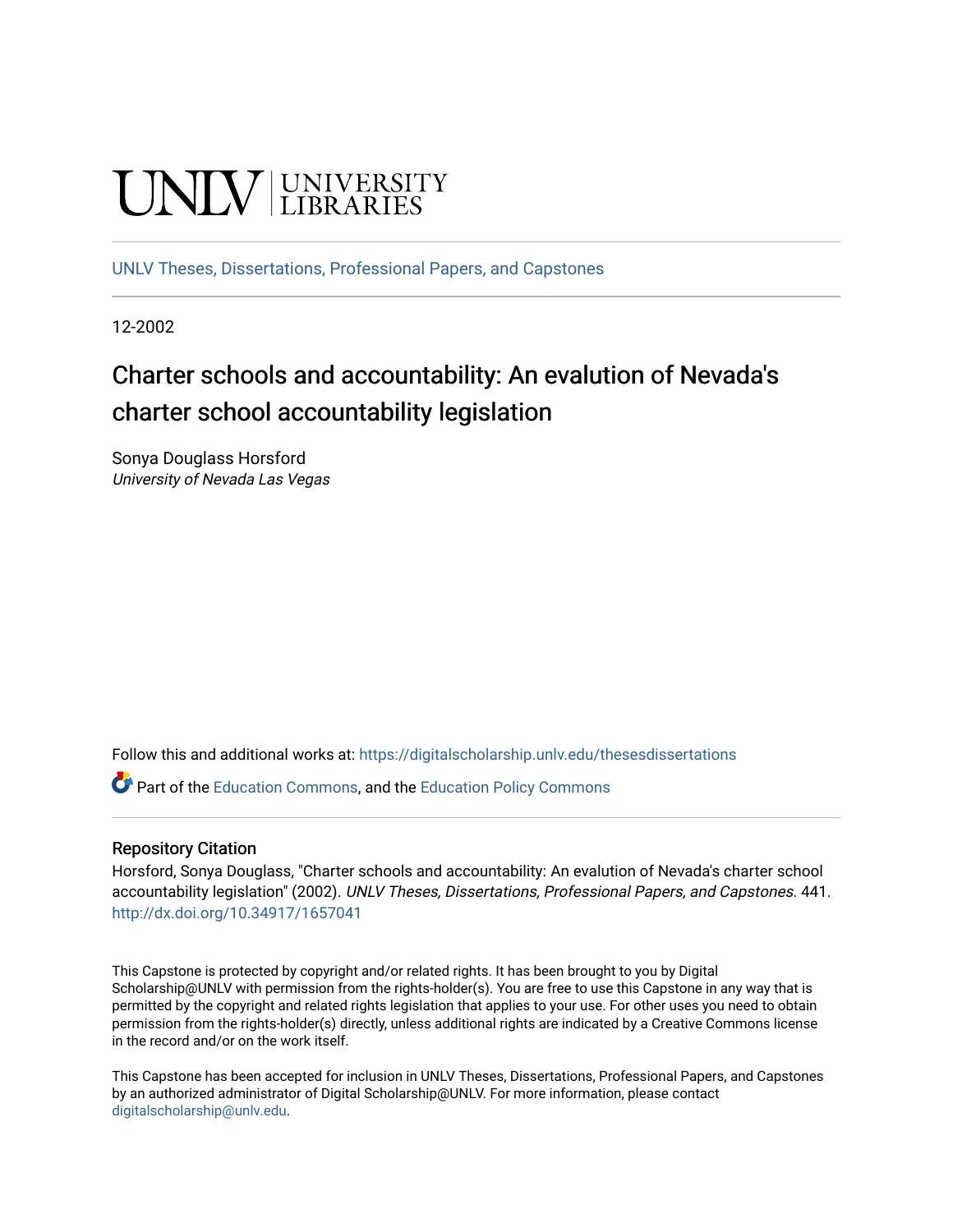Charter Schools and Accountability: An Evaluation of Nevada's Charter School Accountability Legislation

Presented by:

Sonya Douglass Horsford

Bachelor of Arts Colorado State University 1997

A professional paper submitted in partial fulfillment of the requirements for the degree of

Master of Public Administration

Department of Public Administration Greenspun College of Urban Affairs

file:///C|/WINDOWS/Desktop/Professional%20Papers/SonyaH.htm (1 of 40) [05/12/2003 10:54:44 AM]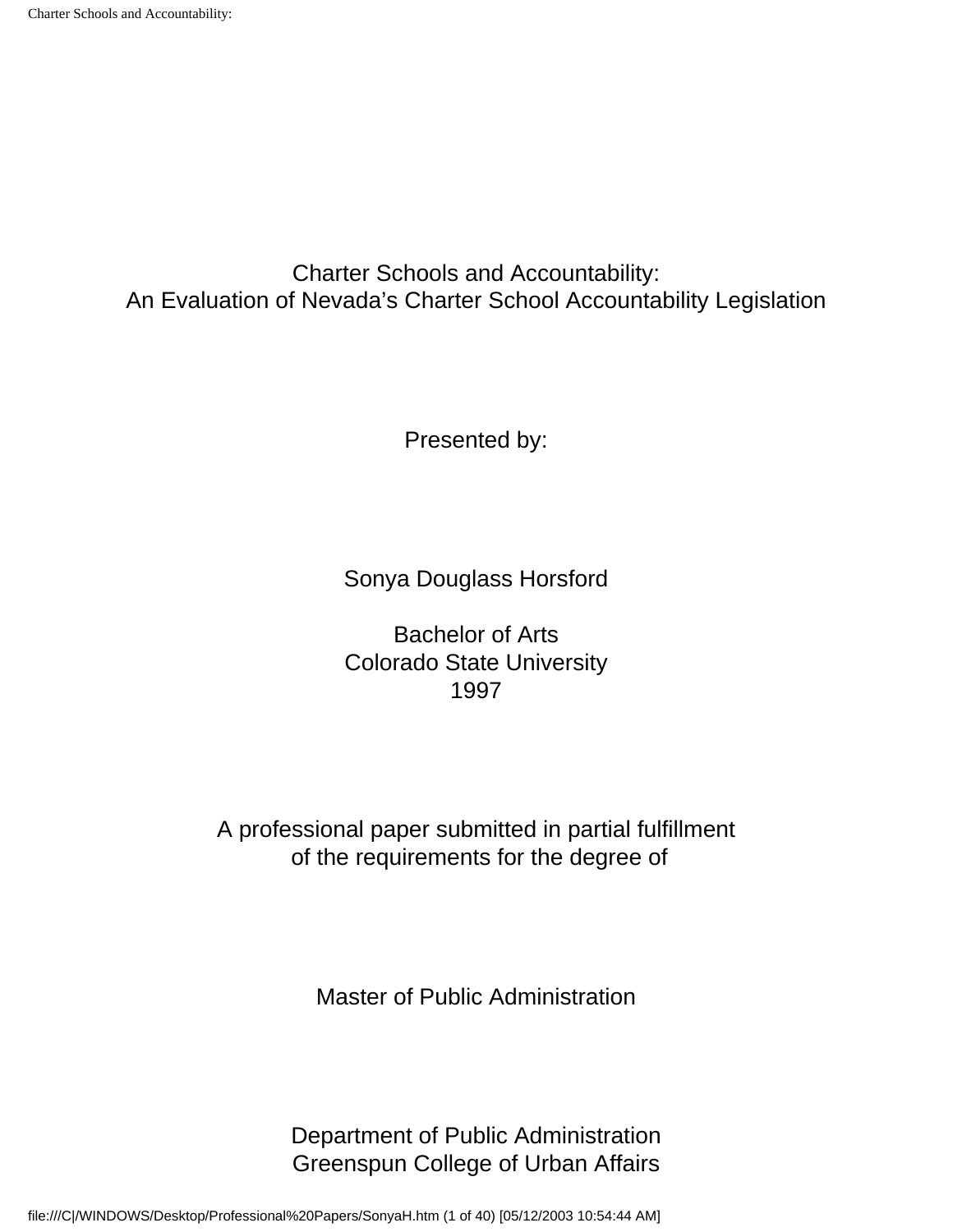# University of Nevada, Las Vegas December 2002

# **ACKNOWLEDGMENTS**

Giving all praise, honor, and glory to my Lord and Savior Jesus Christ by whom all things are made possible.

I would like to thank my committee chair Dr. Anna Lukemeyer for her patience, guidance, and encouragement throughout the development of this project. The sharing of her time and expertise is greatly appreciated.

Many thanks also to Dr. Lee Bernick, Dr. Karen Layne, and Dr. James Crawford for their willingness to serve on my examination committee and contribute their insight to this project.

Last, but definitely not least, I thank my beloved husband, Steven, for his inspiration and support and my precious sons Benjamin and Bryson for giving me the desire to learn more about education reform—a topic that has become extremely dear to my heart.

# **ABSTRACT**

America's public education system has become one of the most hotly debated issues in the country. Poor student performance and failing schools have forced many to identify ways to reform the current system through measures such as school-based management, performancebased incentive programs and opportunities for parental choice. As a result, charter schools have become an increasingly popular alternative to traditional public schools.

In addition, there have been many questions surrounding the "autonomy for accountability" tradeoff characteristic of the charter school concept. In an effort to contribute to the discussion of charter school accountability and efforts to hold charter schools accountable for student performance, the purpose of this paper is to evaluate Nevada's current charter school legislation and identify ways that it can be improved to assist charter schools in developing an effective balance between autonomy and accountability.

Research for this paper was conducted through an extensive review of the current literature concerning charter schools, charter school laws, and charter school accountability. Based on the research, five criteria for effective charter school accountability legislation are established and used to analyze Nevada's charter schools law. These findings and recommendations are then presented at the end of this paper.

As does every report on charter schools, this paper takes into account the fact that the charter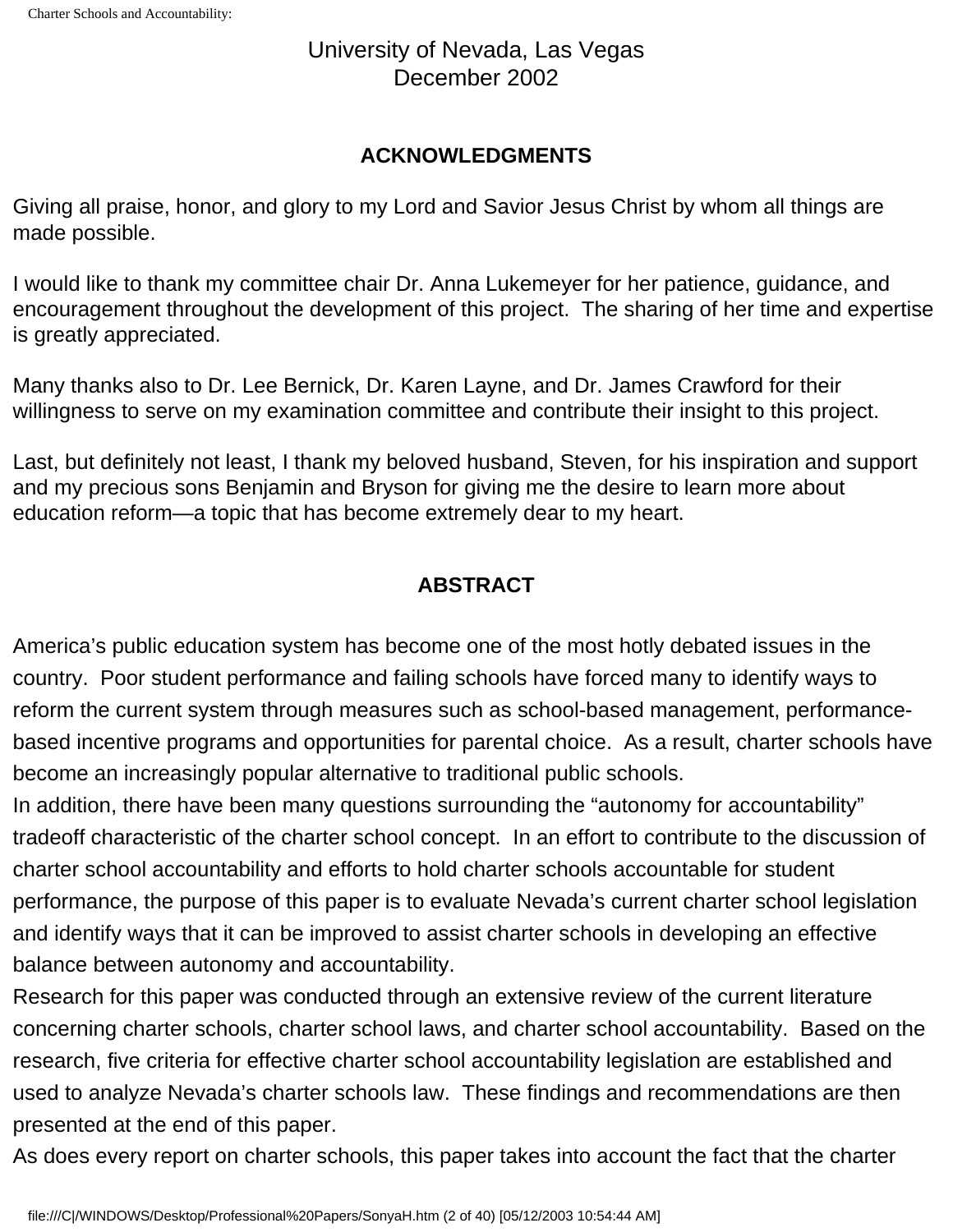school movement and research concerning charter school accountability are still relatively young and continuously evolving, particular in Nevada, where the oldest charter school is only in its fourth year of operation. However, it is the goal of this paper to add to the current literature and provide recommendations that will both strengthen Nevada's charter school law and contribute to the overall effort to improve the quality of the American education system.

# **TABLE OF CONTENTS**

|                                                           | iii                 |
|-----------------------------------------------------------|---------------------|
|                                                           | 1                   |
|                                                           | 3                   |
| What is a Charter School?                                 | $\overline{4}$<br>4 |
|                                                           | 6                   |
|                                                           | $\overline{7}$      |
| HOLDING SCHOOLS ACCOUNTABLE FOR                           | 8                   |
| APPROACHES TO CHARTER ACCOUNTABILITY-TWO<br>ILLUSTRATIONS | 12<br>12            |
| Arizona: A Market-Based Approach to                       | 13                  |
| A BRIEF OVERVIEW OF NEVADA'S CHARTER SCHOOL               | 14                  |
| Nevada Charter School Goals and Measures of               | 15                  |
|                                                           |                     |

file:///C|/WINDOWS/Desktop/Professional%20Papers/SonyaH.htm (3 of 40) [05/12/2003 10:54:44 AM]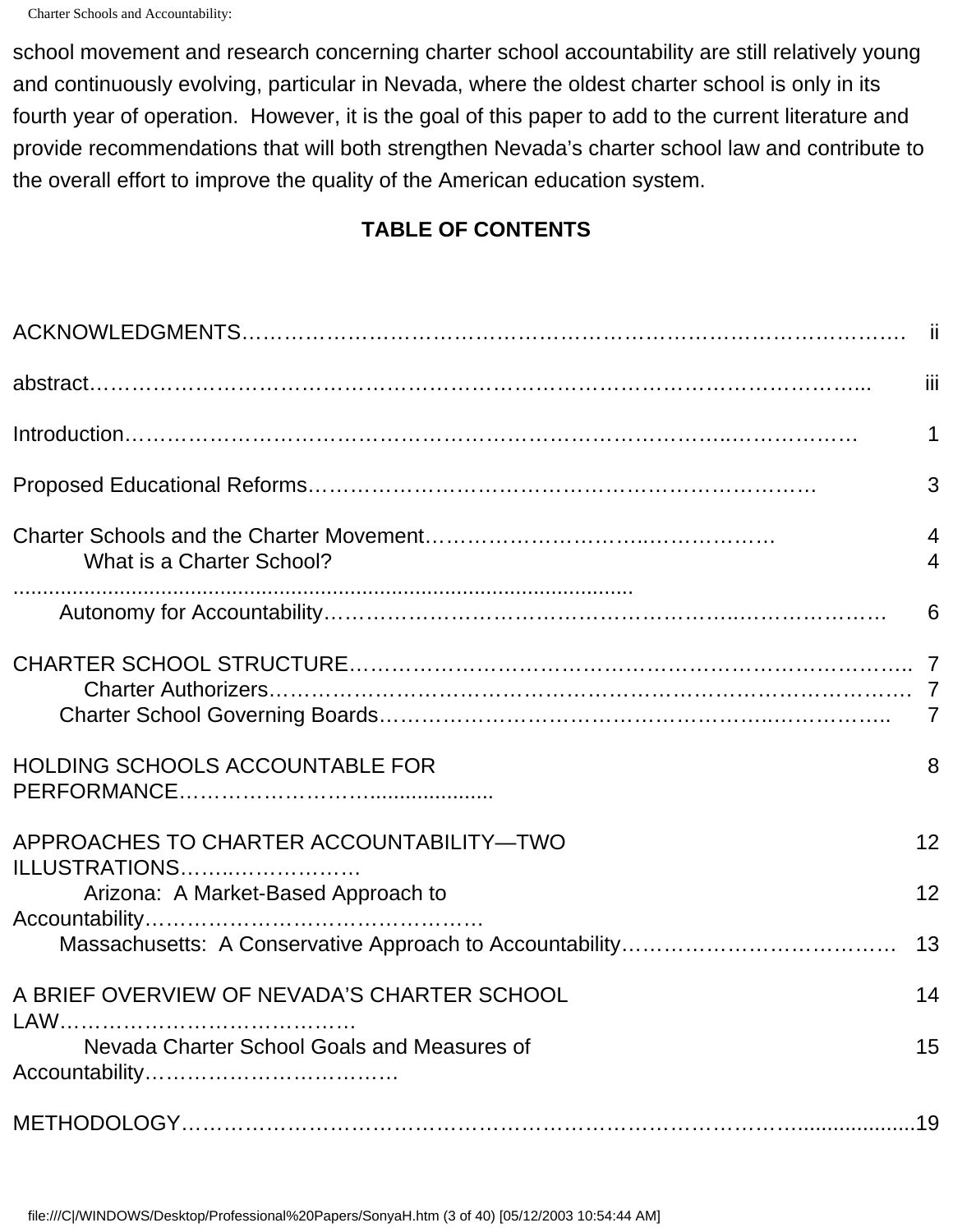| CRITERIA FOR AN EFFECTIVE CHARTER SCHOOL ACCOUNTABILITY<br>LAW                           | 20 |
|------------------------------------------------------------------------------------------|----|
| <b>Clearly Defined Responsibilities Concerning Self-</b>                                 | 20 |
|                                                                                          |    |
| Stronger Measures Concerning the Development of Student Achievement                      | 22 |
|                                                                                          |    |
|                                                                                          |    |
|                                                                                          |    |
| APPENDIX A: Nevada Revised Statutes (NRS) Pertaining to Charter School<br>Accountability | 35 |

# **INTRODUCTION**

The crisis in America's public education system has become one of the most hotly debated issues in the country. Our children are failing to meet our academic expectations and many believe public schools are to blame. Poor student proficiency test scores and overall lackluster student performance have forced parents, teachers, elected officials, and concerned citizens alike to identify ways to reform the current system—a system many argue is inadequately funded and laden with bureaucracy.

In terms of public school funding, economist Eric Hanushek has been studying the effect of school resources on student performance since the 1960s and argues that the key problem in education is the lack of incentives for increased student performance. In his book *Making Schools Work: Improving Performance and Controlling Costs* (1995), Hanushek argues that current developments in education have decreased the worth of society's investments since costs have greatly increased while student performance has remained the same if not worsened. In short, increased funding for schools alone is not the answer. There needs to be a focus on incentives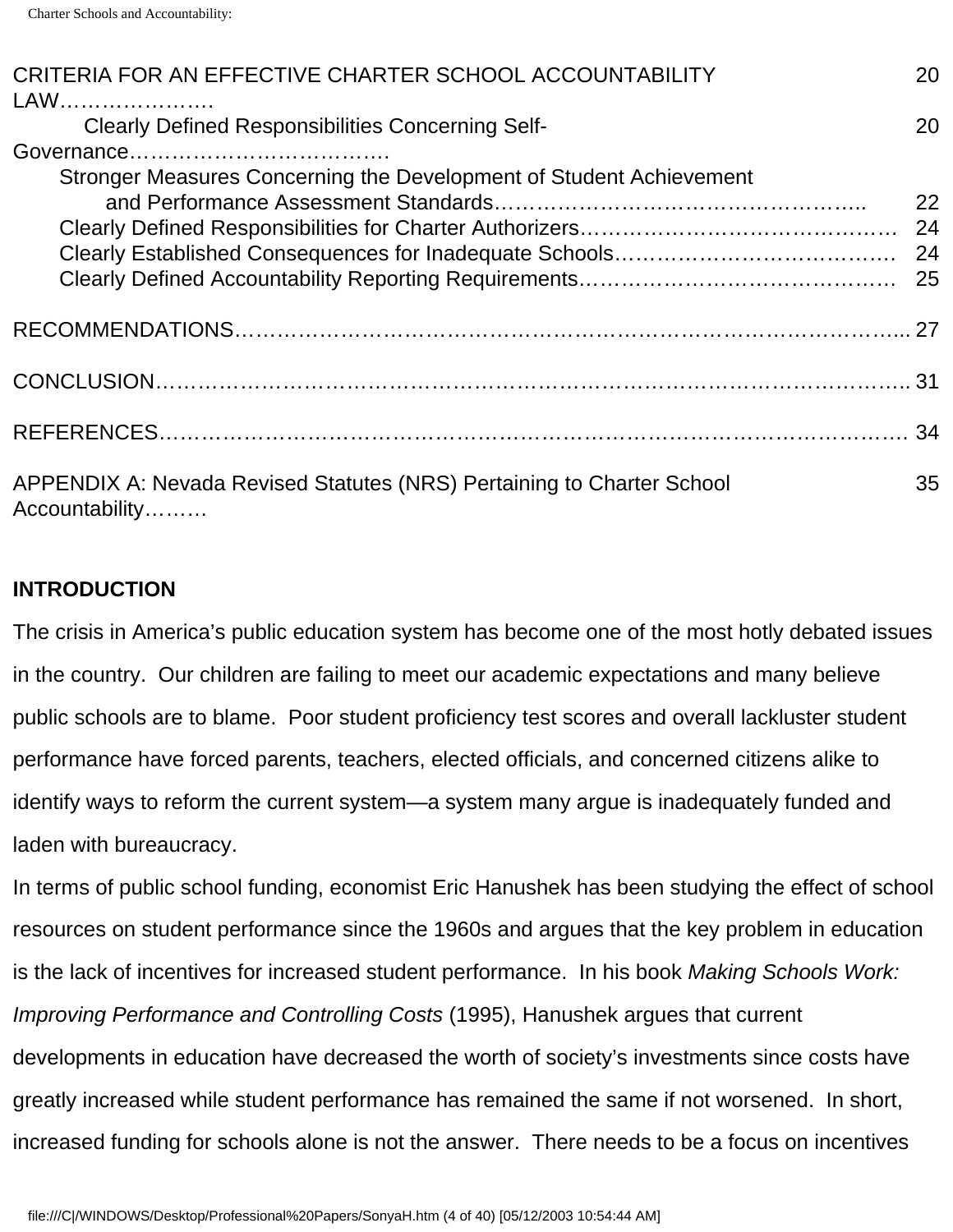since research and analysis have shown that centralized decision making has failed and focusing on inputs such as student-teacher ratios or instructor graduate degrees is less effective than systems that provide incentives and rewards for performance (Hanushek, 1995).

This belief that student performance will improve if a school shifts its focus from inputs and compliance to outputs and performance is shared by the school of thought that believes the bureaucratization of schools is the cause of poor educational performance. Chubb and Moe (1990), two well-known advocates of school choice, argue that "public schools perform poorly because expansive centralized bureaucracies limit teacher's discretion to propose and implement innovative solutions to educational problems" (Bohte, 2001, 92). Thus, they claim, bureaucracy negatively impacts student learning and contributes greatly to failing student performance. Chubb and Moe not only fault the public education system as a whole for discouraging school autonomy, but for also creating an environment conducive to bureaucracy. They believe "high levels of autonomy from external authority tend to be associated with high levels of organizational effectiveness" and that if the major participants of the current bureaucratic educational systems were placed in a market system, "they would tend to grant substantial autonomy to schools and their personnel" (Chubb and Moe, 1990, 152, 47).

In contrast, school choice critics Kevin B. Smith and Kenneth J. Meier (1995) support the notion that public schools benefit from bureaucracy. They argue that bureaucracy emerges as a result of management problems within the schools and is therefore a necessary means of addressing these administrative issues such as: "school lunch programs, remedial education, and other poverty-related programs" that are especially prevalent in urban school environments. They believe that bureaucracy allows these non-educational administrative matters to be handled by administrators and avoids placing additional burdens on teachers, which take away from class time and can lead to decreased student performance.

Although both sides provide compelling arguments, a study by John Bohte of Oakland University in Rochester, Michigan showed that bureaucracy does in fact have a negative impact on student performance. Based on standardized skills test data from 350 school districts in Texas, Bohte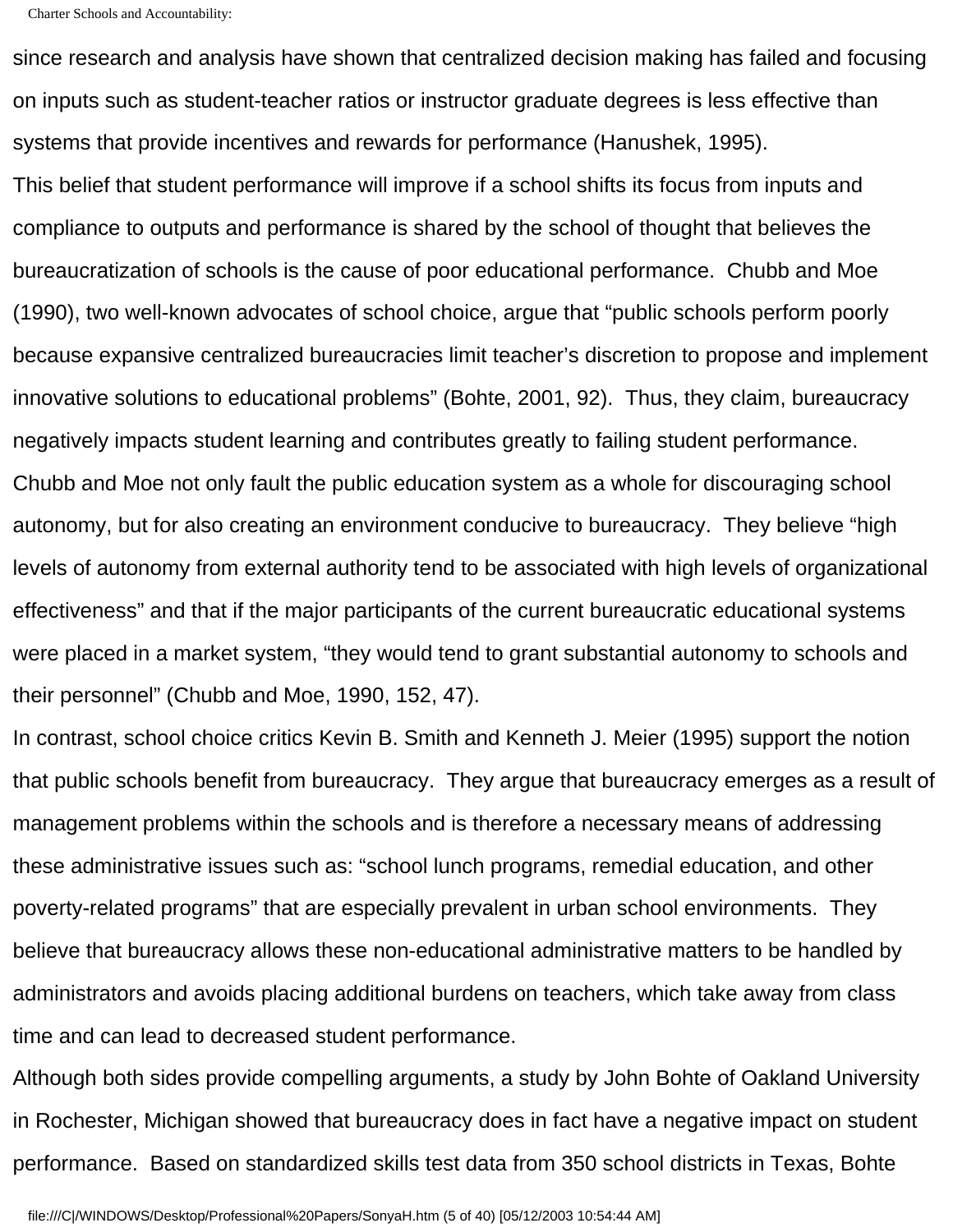discovered that "across all grades, higher levels of bureaucracy were found to negatively affect student pass rates on standardized reading, arithmetic, and writing tests, as well as student performance on the SAT." The two measures of bureaucracy used were "central administrators (superintendents, assistant superintendents, business managers and personnel directors) and campus administrators (principals, assistant principals, and instructional officers" (Bohte, 2001, 94).

His findings also showed that "results by individual grades revealed a negative relationship between bureaucracy and student performance" (Bohte, 2001, 97). In support of the argument supported by these findings, school choice proponents believe a competitive market-based approach to education would allow "parents and students to flee low-quality public schools and move to higher-quality private schools" and "forces public schools to improve in order to remain competitive with private schools" (Bohte, 2001, 92).

#### **PROPOSED EDUCATIONAL REFORMS**

Despite the persuasive points of view on each side of the school bureaucracy and student performance issue, education reform and charter schools in particular are playing a significant role in public education. Since bureaucracy has received much of the blame for taking away from student learning while discouraging innovation and an emphasis on performance, approaches to education reform have primarily focused on ways to alleviate these systems of government. School-based management, performance-based incentive programs, and parental choice are just some of the strategies that look to shift the system's traditional focus on inputs and compliance to outputs and performance (Ladd, 1996).

In effect, the rationale behind most of these approaches to education reform is that holding schools accountable for student performance will ultimately improve student performance. But in addition to holding them accountable, it is also necessary to free them from many of the bureaucratic rules and compliance-based regulations that suppress the innovation and creativity that are critical to school success. This philosophy is the lifeblood of what has become "one of the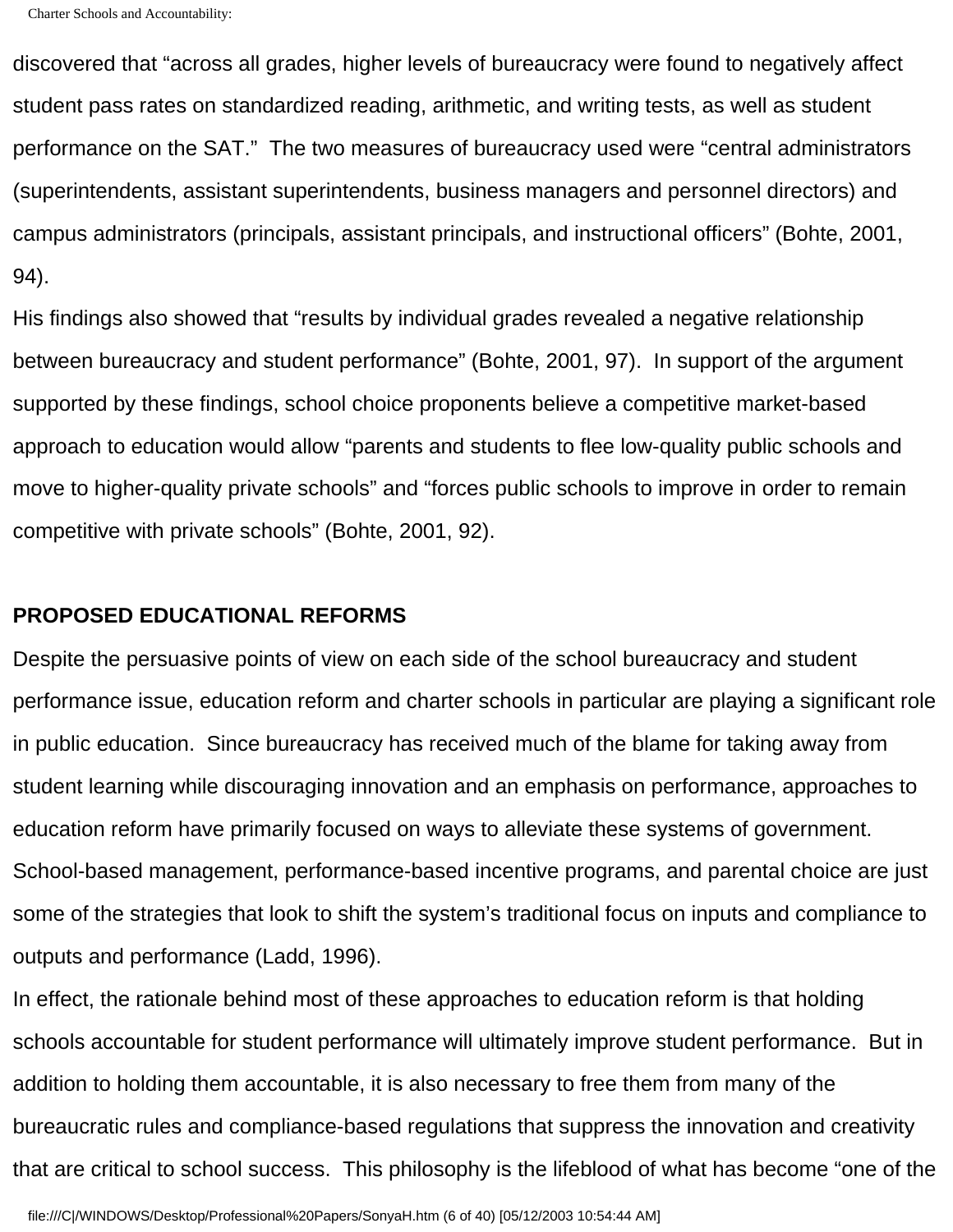```
Charter Schools and Accountability:
```
fastest growing innovations in education policy"—the charter school (US Charter Schools website).

In an effort to contribute to the discussion of charter school accountability, the purpose of this paper is to evaluate Nevada's current charter school legislation and identify ways that it can be improved to assist charter schools in developing an effective balance between autonomy and accountability. As most of the more recent charter literature states, the "autonomy for accountability" tradeoff is more theory than reality. According to the American Heritage Dictionary, "to be accountable to is to be answerable for." Thus, "a school is accountable when it is answerable to some other party for accomplishing some definite goals," and in turn, not truly independent (Hill et al. 2001).

In light of this contradiction of autonomy for accountability and based on my findings, I will show why it is important not to consider it an exchange between the two, but rather a working balance between accountability and independence. I will then identify criteria for strong charter school accountability legislation, evaluate Nevada's charter law against the criteria, and offer recommendations for improvement.

#### **Charter Schools and The Charter Movement**

#### **What is a Charter School?**

The U.S. Department of Education defines a charter school as a "nonsectarian public school of choice that operates with freedom from many of the regulations that apply to traditional public schools" (US Charter Schools website). Despite some of the freedoms and independence enjoyed by charter schools, they are still by definition, public schools. In fact, they are "public schools under contract" – the contract being the charter. Among the many definitions and explanations in the literature, Bruce V. Manno (1990) provides a comprehensive, yet succinct description that captures the essence of the charter school. He defines it as:

An independent public school of choice, given a charter or contract for a specified period of time (typically five years) to educate children according to the school's own design, with a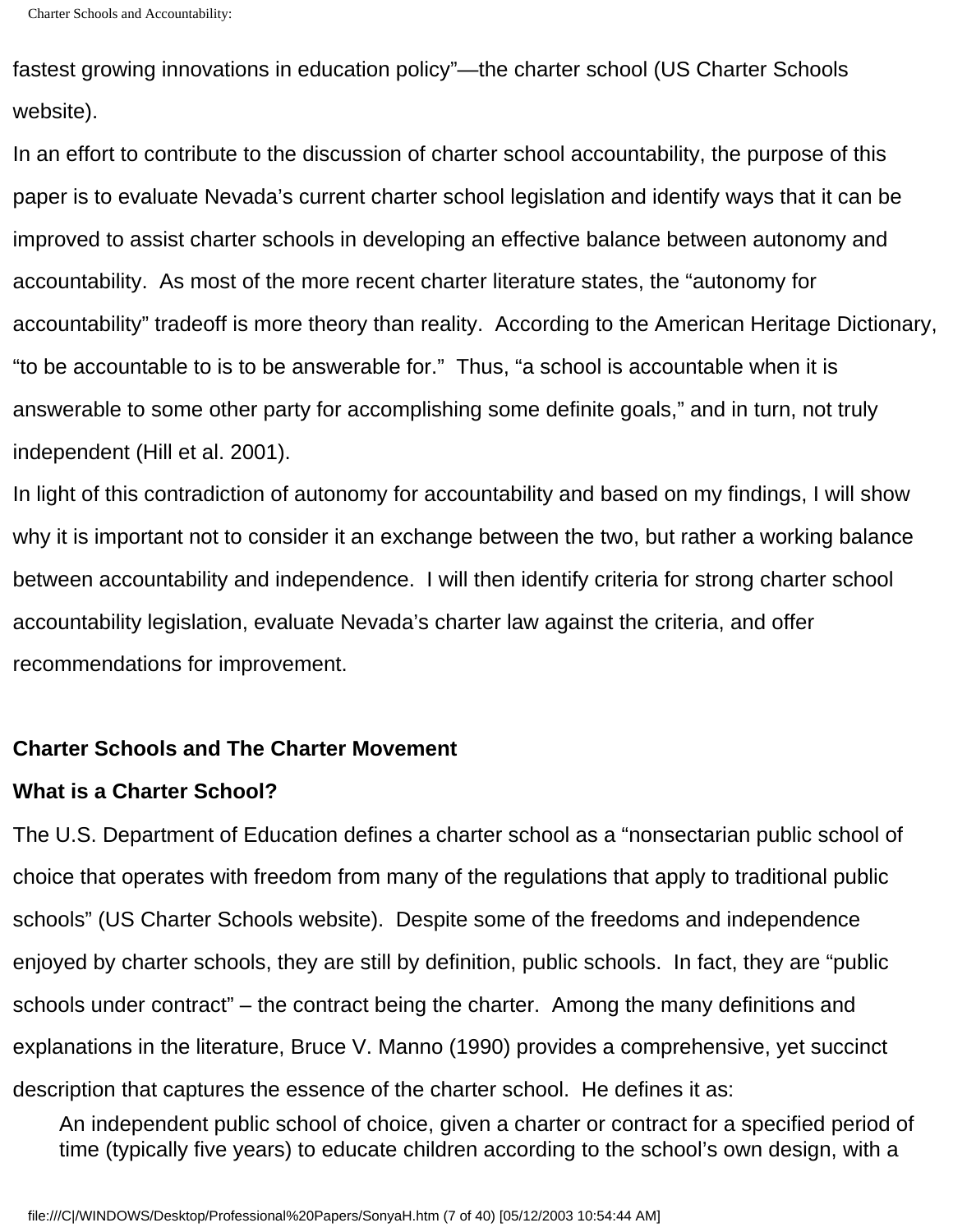minimum of bureaucratic oversight. It may be a new school, started from scratch, or an existing one that secedes from its school district. It is held accountable to the terms of its charter and continues to exist only if it fulfills those terms. As a public school of choice, it is attended by students whose families select it and staffed by educators who choose to teach in it. (p. 1).

 It is a hybrid of the private school and traditional public school and exemplifies characteristics of both. Charter schools can be started by just about anyone and are usually established by parents, teachers, local community members and organizations, private foundations, and businesspeople. While they are indeed self-governing institutions and schools of choice, charter schools are open to the public, funded by taxpayer dollars, and accountable to external agencies for results. Their student populations are very similar to those found in the conventional public school system. However, most are fairly small, serving a median enrollment of 150 students compared to a median of 500 at public schools in charter states (Weil, 2000).

According to Finn, Manno and Vanourek (2000), the concept of the charter can be traced back to the late Albert Shanker, a long-time president of the American Federation of Teachers (a teachers union that has ironically been critical of the charter movement). In 1988, after visiting a school in Cologne, Germany, Shanker encouraged America to establish a system that would "enable any school or any group of teachers . . . within a school to develop a proposal for how they could better educate youngsters and then give them a 'charter' to implement that proposal" (p. 18). The US Charter Schools website (2002) suggests the term was first coined in the 1970s by New England educator Ray Budde who recommended "small groups of teachers be given contracts or "charters" by their local school boards to explore new approaches." At any rate, the idea was eventually picked up and embraced by a Minnesota legislator named Ember Reichgott Junge, and in 1991, Minnesota enacted America's first charter school law (Finn et al., 2000).

The charter movement has become one of the most sweeping events in the history of public education. Since Minnesota passed the first charter school law in 1991 in the United States, 36 states, the District of Columbia, and Puerto Rico have enacted charter school legislation. During the 1999-00 school year, 1800 charter schools were in operation and those schools serviced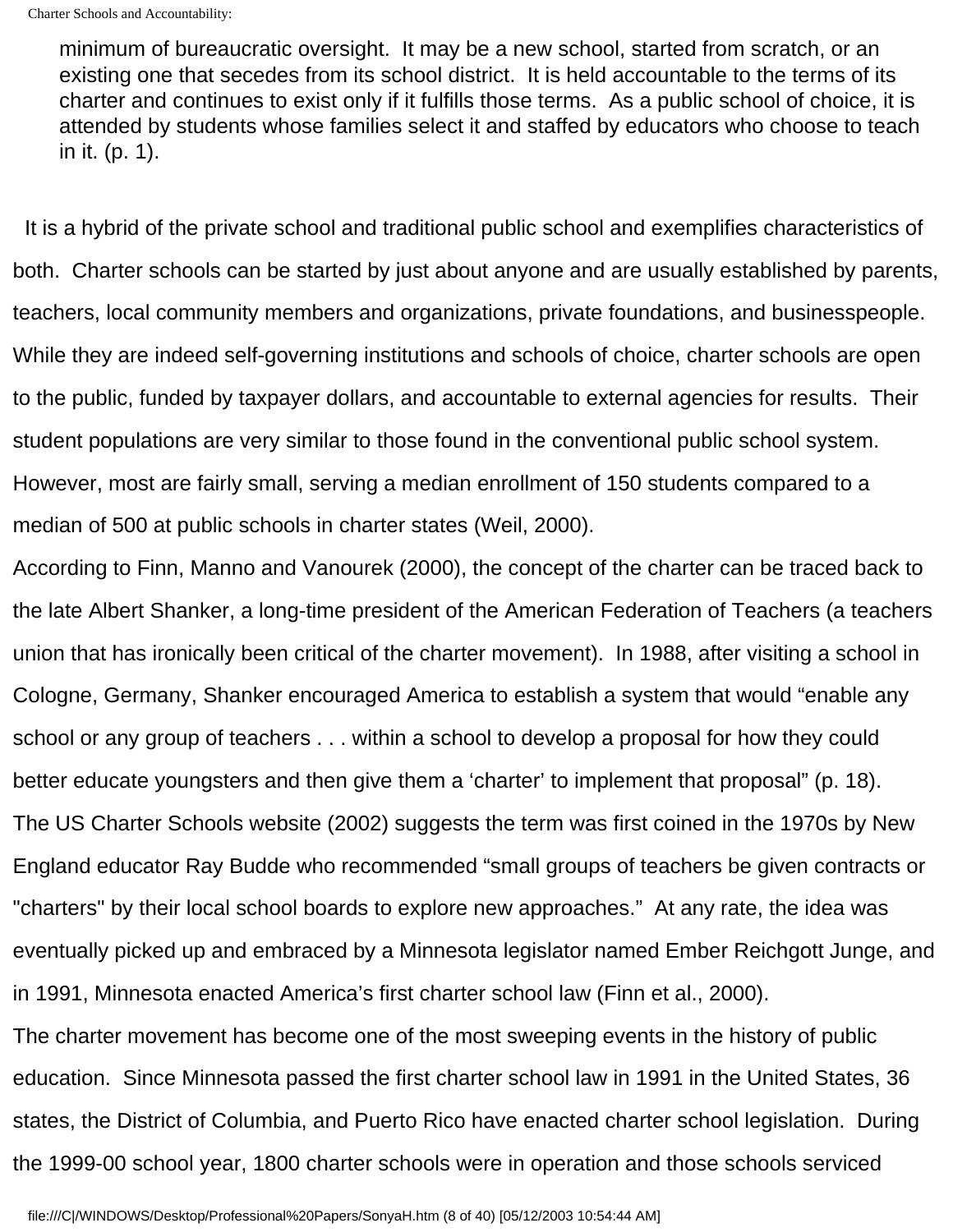approximately 350,000 students (US Charter Schools website). The Nevada State Legislature joined the movement in 1997 and Nevada now has 10 charter schools, three of which are in their first year of operation. (US Charter School website).

#### **Autonomy for Accountability**

According to the Department of Education, "the charter establishing each such school is a performance contract detailing the school's mission, program goals, students served, methods of assessment, and ways to measure success" (US Charter Schools website). These requirements demonstrate that unlike private schools, charter schools are publicly accountable. In addition to meeting the requirements in their charters, in most cases, charter schools must also meet their state or district's educational accountability standards (Weil, 200). Thus, accountability plays an inherently important role for charter schools and becomes increasingly significant when it comes to the discussion of whether or not charter schools are living up to their promises.

Naturally, charters experience the accountability challenges that face state programs and more. Not only must they meet state requirements, they also have to individually determine what represents satisfactory progress for their school, which is difficult considering the fact that a large number of charter schools, as a result of provisions expressed in their state's charter law, are designed to serve at-risk youth who have struggled academically and behaviorally.

These issues and more further obscure an already complex system, because charter school accountability is much more than student test scores. Unlike traditional public schools, charter accountability starts with the application for a charter and has the possibility of ending with the revocation of a charter. For these reasons and more, it is important that all agencies involved in the granting, monitoring, and administration of charter schools have a clear understanding of to whom and for what the schools are accountable. As Hill et al. (2001) explain, although state charter school laws address these accountability issues to some degree, "ultimately they will be answered only in practice, by state and local education agencies, by charter school operators, and by teachers, parents, and students" (2).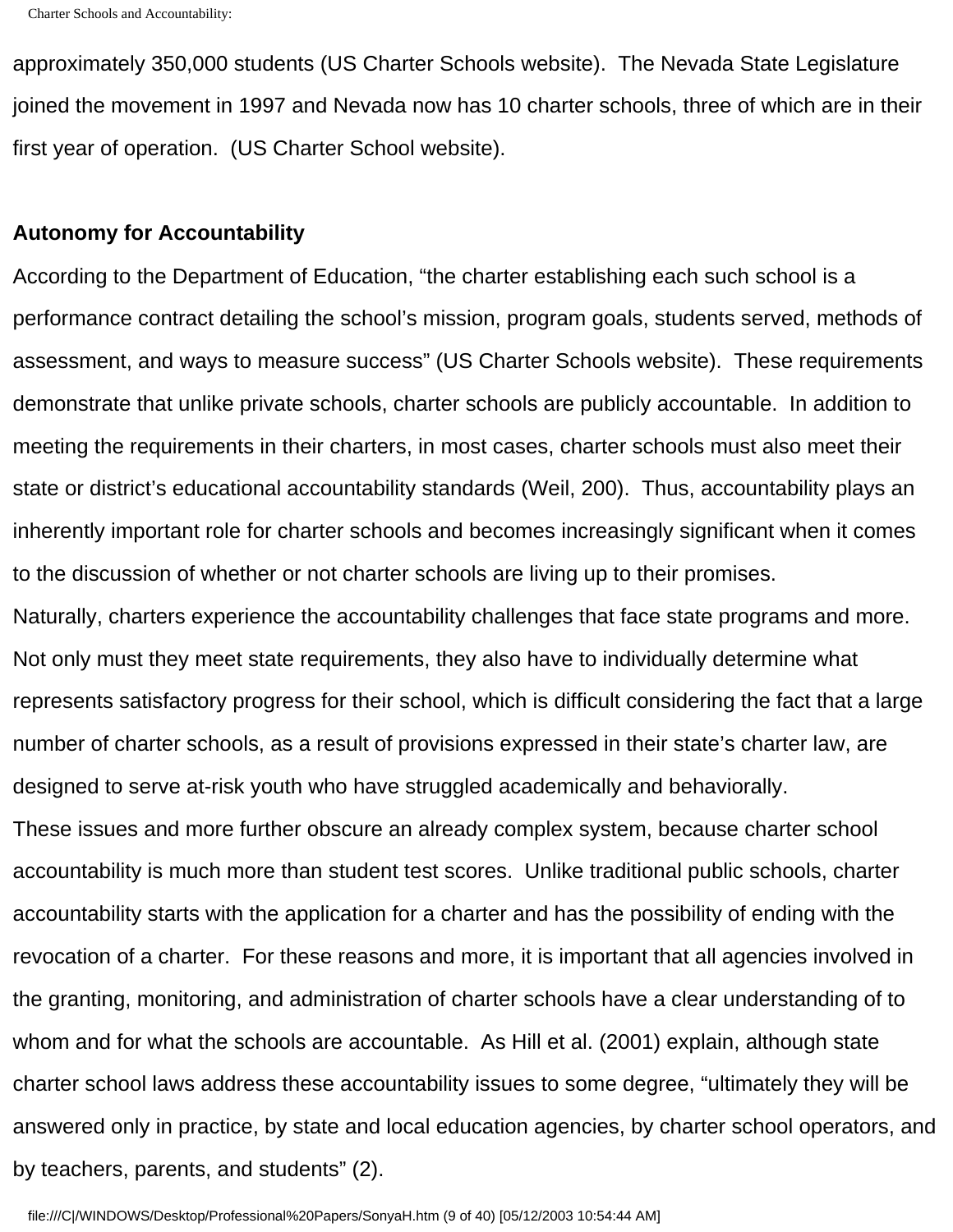#### **CHARTER SCHOOL STRUCTURE**

#### **Charter Authorizers**

Charter authorizers are the parties responsible for granting and monitoring charters—the contracts by which charter schools operate. Also referred to as chartering agencies, charter-granting agencies, and charter sponsors, they are generally local educational agencies, county offices of education, state boards of education, chief state school officers, state educational agencies, institutions of higher education, municipal governments, and independent or charter school boards. They mainly monitor student achievement, student performance (such as attendance rates), financial record keeping, enrollment numbers, and compliance with federal or state regulations (Anderson & Finnigan, 2001).

#### **Charter School Governing Boards**

Most state charter laws designate the charter school governing board as the recipient of the charter, giving the board an extremely powerful role in the school's operation and success. "An effective board provides strategic direction for the school, chooses and nurtures strong school leaders, and ensures the school's financial and legal health" (US Charter Schools website). Charter schools need a board of directors not only to fulfill a legal responsibility, but also to promote the charter school's mission, hire and supervise the charter school administrator, set important policies, and help raise funds (US Charter Schools website). Most state statues have specific requirements as to who can serve on the charter school governing board. In many cases they consist of licensed teachers, educators, business professionals, elected officials, and community leaders who are charged with "promoting the school's mission and goals within the community and in the wider education reform arena" (US Charter Schools website). For these reasons, it is important that board members are trained, prepared to make effective decisions, and continuously foster strong working relationships with the charter school's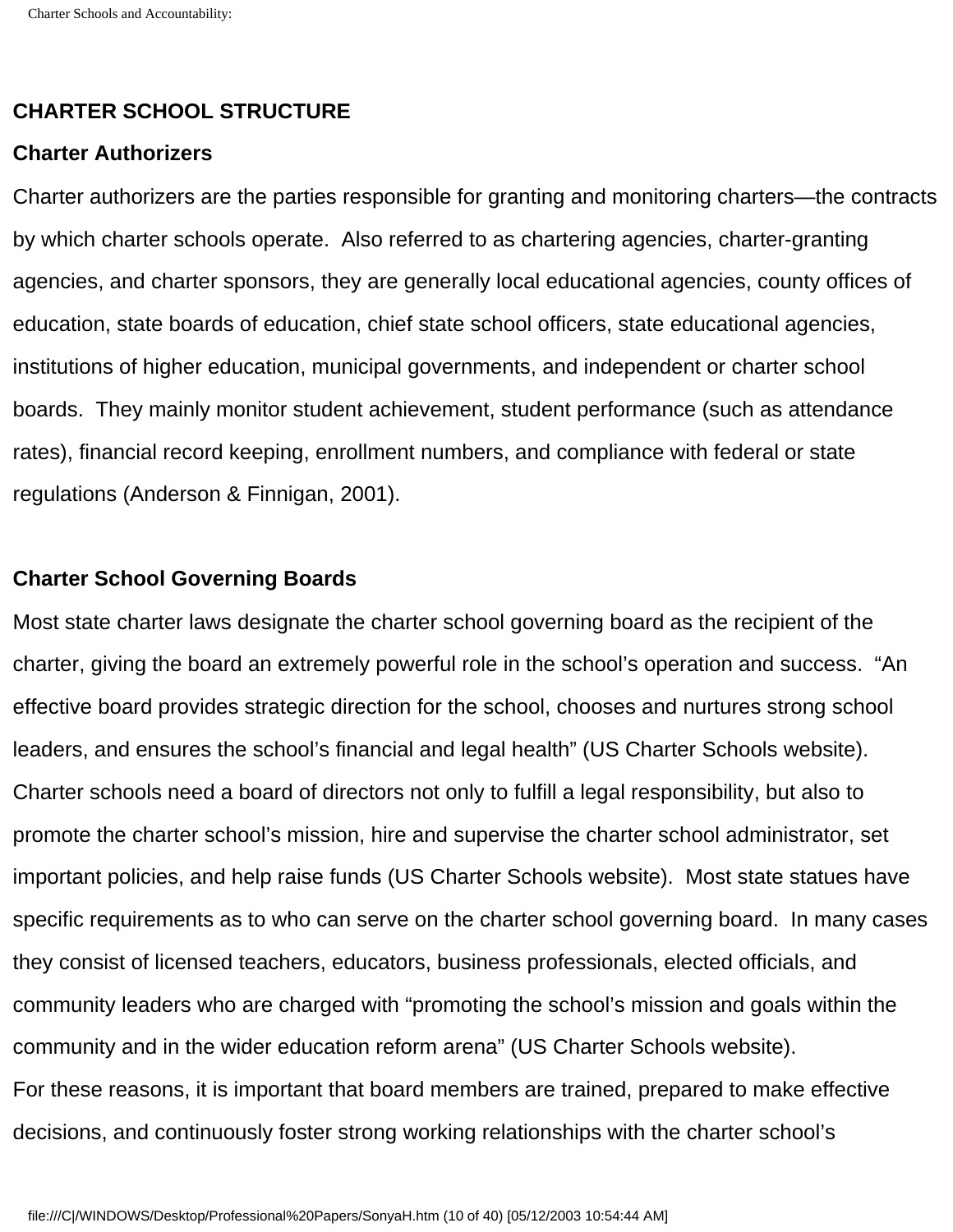administrator and staff. These charter school governing boards must use their autonomy and governance authority responsibly while balancing the needs of their constituencies—a balancing act that the government performs for conventional public schools (Hill et al., 2001). For the wellbeing of the charter school, it is necessary that each member of the governing board maintains a strong sense of commitment, responsibility, and accountability. Although great emphasis is placed on the roles of teachers and administrators, as it well should be, charter schools must also recognize the authority of their governing bodies as it relates to charter school accountability.

#### **HOLDING SCHOOLS ACCOUNTABLE FOR PERFORMANCE**

The need to hold individual schools accountable for student performance was established way before the charter movement, and as the charter movement grows, so does the effort to reform accountability in conventional public education. In fact, educators and policymakers recognized for decades that compliance-based accountability systems weakened schools and diverted time and energy away from instruction (Hill, 2001, 86). Two states that were at the forefront of this state accountability reform are Mississippi and Kentucky. Since the 1980s, Mississippi slowly evolved into its current performance-based system, and in 1990, as a result of court action, Kentucky implemented a very ambitious form of this new type of educational accountability, which applies the philosophy that accountability systems are more effective when they focus on outputs rather than inputs (Elmore et al., 1996).

In fact, Elmore, Abelmann, and Fuhrman's analysis of "the new accountability" in state education reform in Kentucky and Mississippi showed that "respondents in at least 43 states claimed that they were revising or expecting to change their accountability system to focus more on performance" and "over 80 percent of the states claim they are engaged in developing, piloting, or implementing such new approaches to accountability" (Elmore at al., 1996, 67). Nevertheless, because of the difficulty in establishing them, few of these performance-based systems were actually up and running at the time of their study.

These challenges in establishing performance-based accountability systems are just as pressing,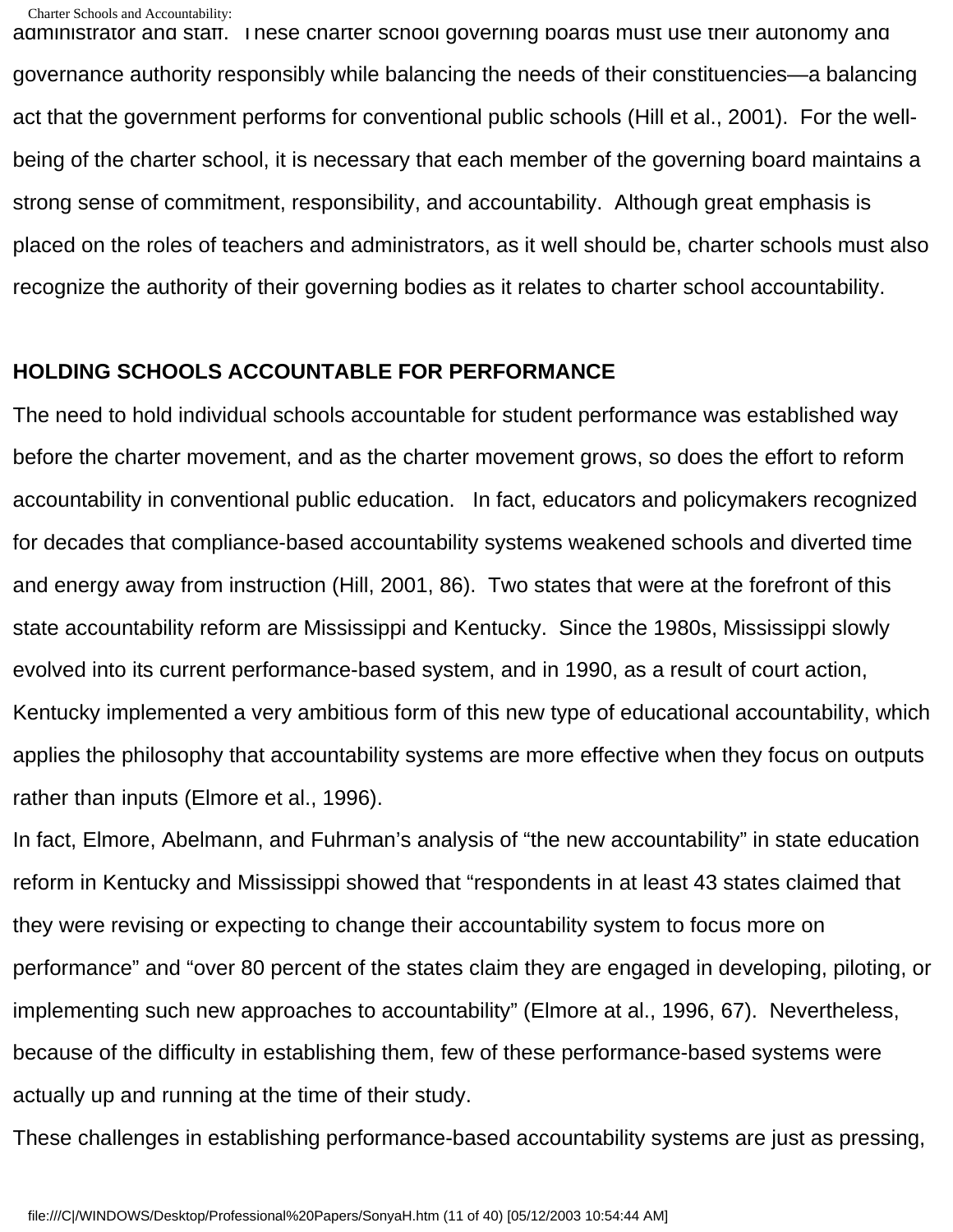if not more, for charter schools. Although accountability is significant to the existence and success of a charter school, research shows there has been difficulty in establishing and maintaining successful accountability systems. Despite the National Education Association's advocacy of the traditional public school system and overt critique of particular elements of charter schools, there is merit to its concern that charter accountability systems have been "inconsistent" and ill-defined" and that "some enthusiastic educational innovators feel frustrated by traditional assessment methods" (2001, 2).

Despite chartering agencies' significance, Anderson and Finnigan (2001) are essentially the first to explore the fundamental role these agencies play in the charter movement as it relates to charter accountability. They explain that "charter school authorizers have a fair amount of latitude in designing their accountability systems because the laws tend not to provide details about how they should hold schools accountable" (5).

Unfortunately, this puts the reality of accountability relationships between charter schools and their authorizers at odds with the accountability theory of charter schools. "States appear to be giving conflicting messages to authorizers and schools. The 'old' accountability is still embedded in the rules and regulations that govern charter schools" (Anderson & Finnagan, 2001, 13). Hill et al. (2001) go so far as to say that "government agencies that do not clarify performance expectations send an implicit message that charter schools will ultimately be assessed on the basis of political popularity and compliance" (ix). This ambiguity leads to the types of accountability measures that charter states should work to avoid. As a result, "greater clarity about what charter schools plan to accomplish and how progress toward those goals will be measured would help define the terms of accountability. Such terms should consider what constitutes a measurable objective, how it will be analyzed over time, and what happens if some targets are met and not others" (Anderson & Finnigan, 10).

In addition to vague and varied accountability standards, it can be just as difficult to identify who charter schools are accountable to and with what consequences. Hill et al. (2001) state that "charter school laws put schools in a situation of mixed accountability to private parties as well as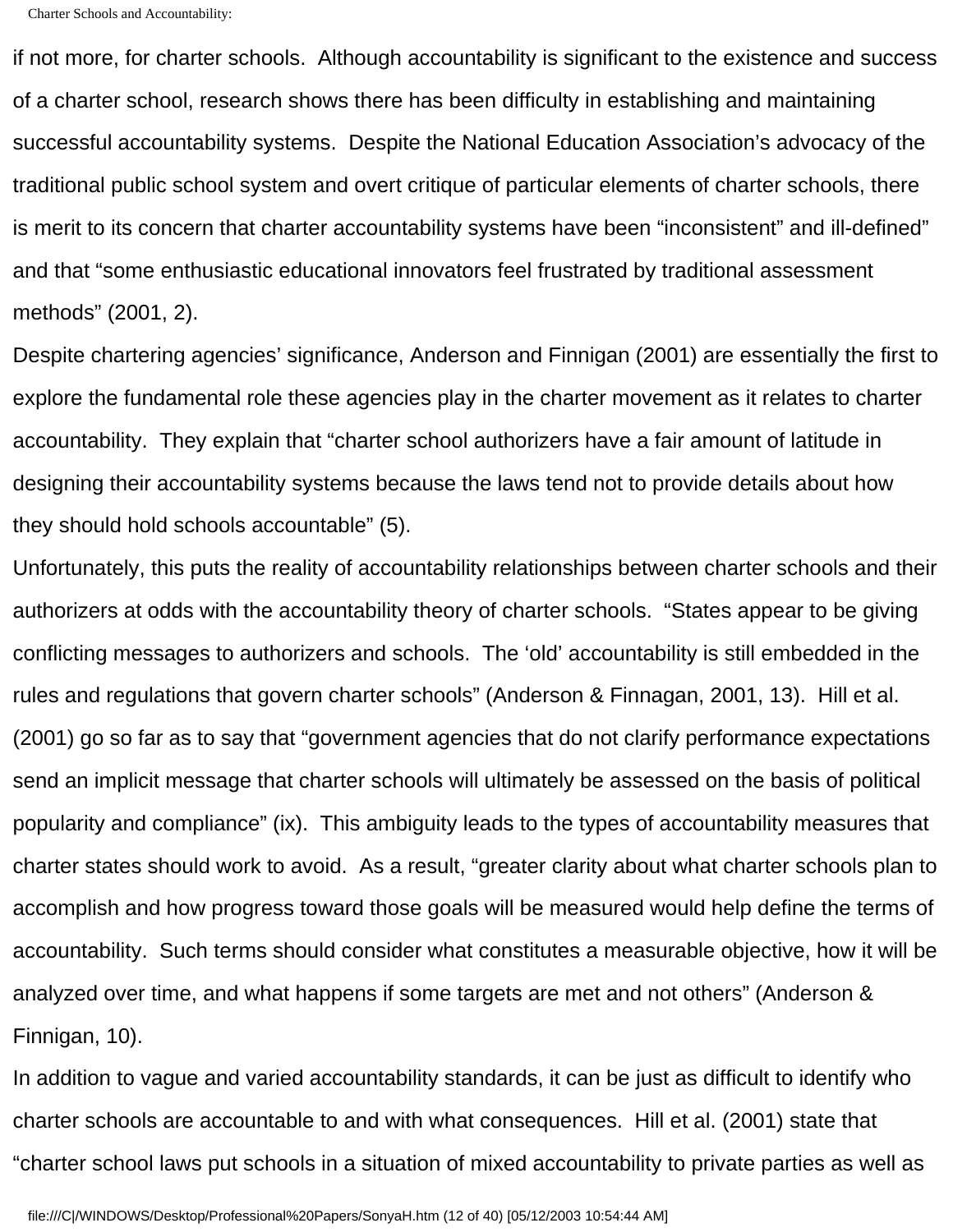to government, in pursuit of a public purpose" (79). Unlike conventional public schools, charter schools must foster relationships directly with community members, teachers, families, unions, donors, and numerous government agencies. Hill et al. continue "building these external accountability relationships and reconciling the needs of different parties is a major challenge that virtually all charter schools struggle to meet" (ix).

Accountability in charter schools is quite different from that of traditional public schools. Although both types of schools are accountable to families, teachers, unions, neighbors, donors, and various government agencies, charter schools are "directly accountable to many different parties, and must balance the needs of all their constituencies without losing the support of any," but in traditional public education," government does the balancing" (Hill et al.,2001). The following figures illustrate these differences.

**Figure 1—Model school accountability in conventional public education** (Hill et al., 2001).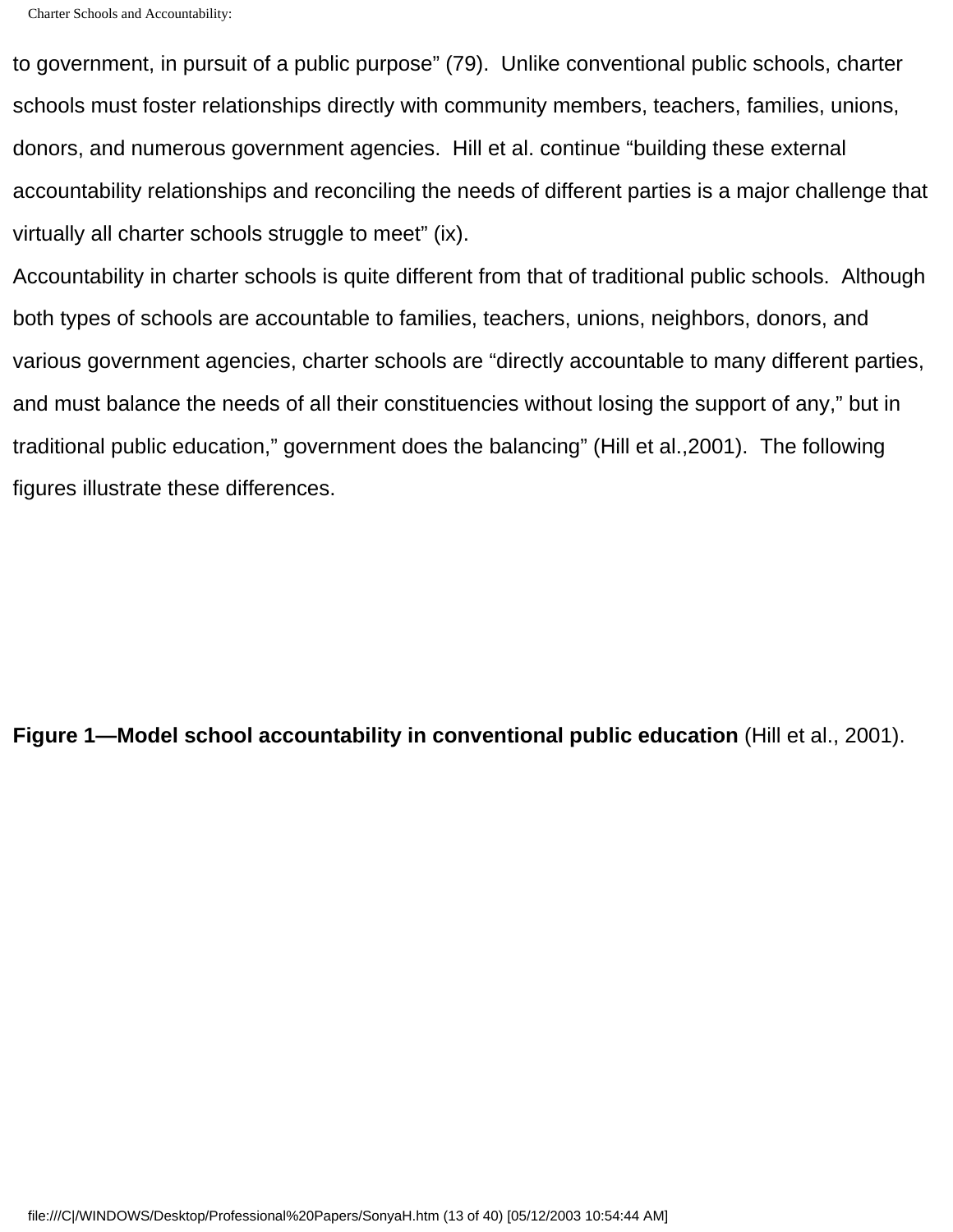**Figure 2—The theory of charter school accountability** (Hill et al., 2001)

#### **APPROACHES TO CHARTER ACCOUNTABILITY—TWO ILLUSTRATIONS**

In response to these criticisms, several chartering states have adopted distinct approaches to charter accountability. The states of Arizona and Massachusetts have been widely recognized in the charter law literature as having strong legislation and accountability systems. Although both states are similar in their high marks, they differ greatly on their approaches toward charter school accountability, as do most charter states throughout the country.

#### **Arizona: A Market-Based Approach to Accountability**

Arizona adopted its charter law in 1994 and has since been characterized as the "Wild West" of the charter school frontier (Finn et al., 2000). Not because of its geographic location, but rather because of the state's go for broke, hands-off approach toward charter schools. Arizona is currently home to 437 charter schools, far more charter schools than any other state in the nation, and this can be attributed to its charter law, which has no cap to the number of schools that can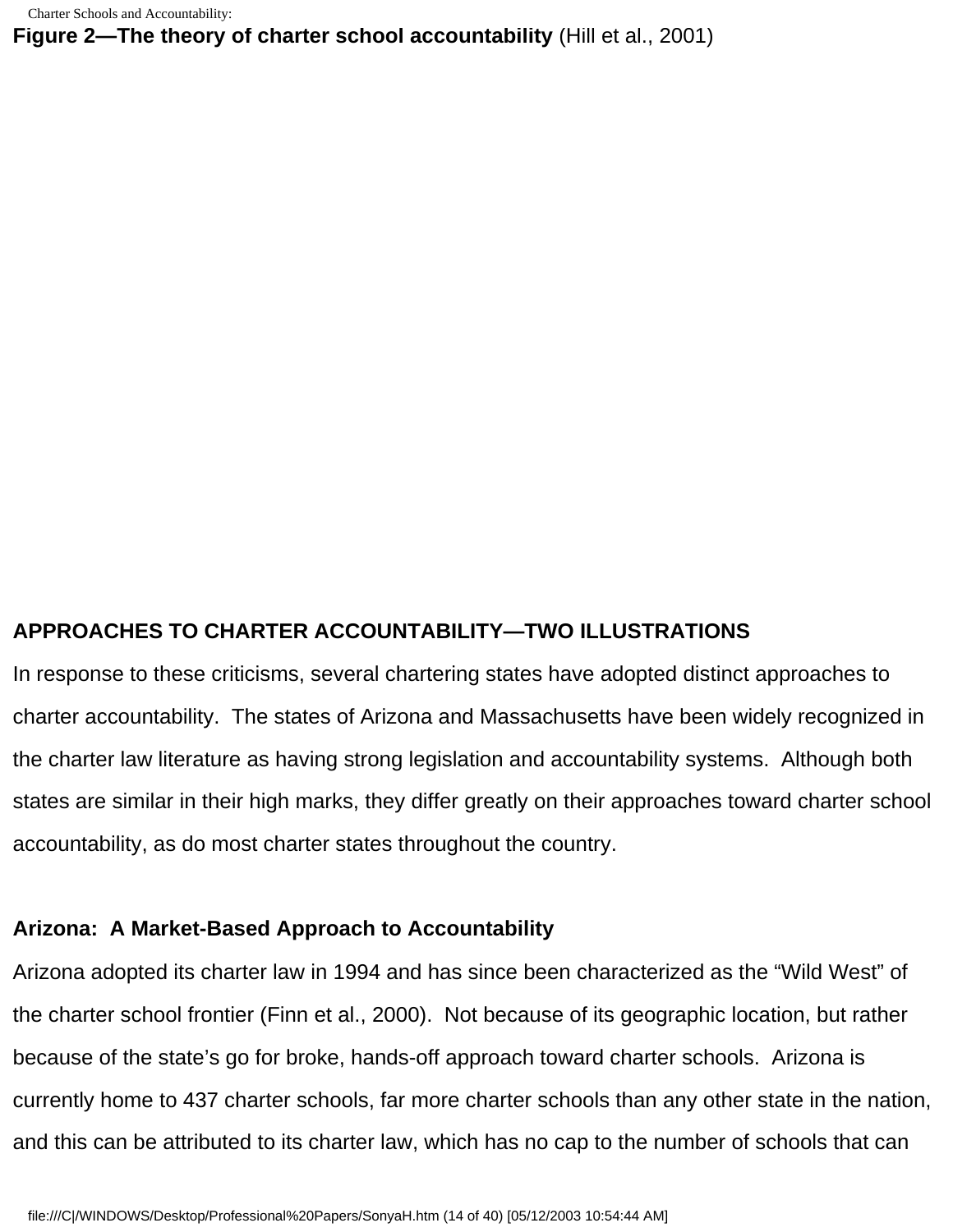open in the state. California has the second largest number with 350 charter schools in operation, followed by Texas' 219 charter schools (CER Charter School Laws: Scorecard (2001)). In addition to encouraging the development of charter schools, Arizona grants charters for 15 years and provides waivers from most state and district regulations. Charter schools are, however, required by law to "design a method to measure pupil progress, toward the pupil outcomes adopted by the state board of education, including participation in the Arizona instrument to measure standards test and the nationally standardized norm-referenced achievement test as designated by the state board and the completion and distribution of an annual report card (Arizona Revised Statues Section 15-183 E, 4). Keegan admits that Arizona has struggled with creating and employing high academic standards in the state and prefers to "let the schools teach us what is possible rather than requiring of them what we believe would be best" (Finn et al., 2000, 130).

Arizona has embraced a free-market approach to education, and its legislation reflects its desire to foster an environment that encourages a new type of public education. This approach has contributed greatly to its being recognized by the Center for Education Reform as the state having the strongest charter law in the country. According to Arizona's State Superintendent of Public Instruction Lisa Graham Keegan, "although many people talk about wanting to introduce market forces into public education, few are comfortable with the degree of change they will bring" (Finn et al., 2000).

#### **Massachusetts: A Conservative Approach to Accountability**

On the opposite side of the accountability spectrum is Massachusetts, which applies a very conservative, meticulous method to the granting and monitoring of charter schools. Described as the "Harvard-style" approach, Massachusetts believes that strict application requirements and processes result in charter schools being associated with "high quality" and "a more compelling and durable reform" (Finn et al., 2000, 129). As of fall 2001, there were 42 charter schools total in the state.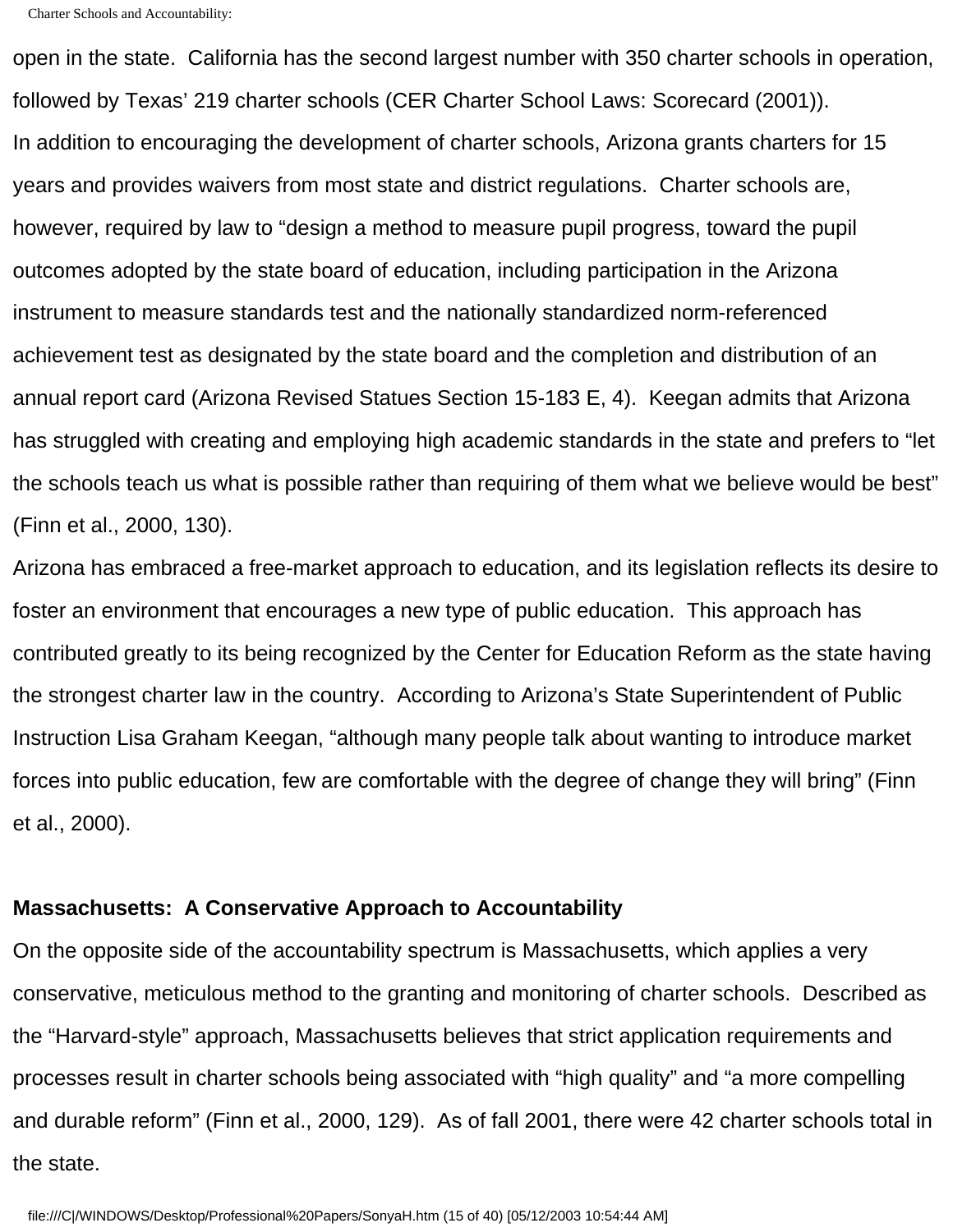Charters are granted for five years. There is no automatic waiver from state regulations, but there is from district regulations for new starts, and the possibility for converted public schools to negotiate waivers with the district. In terms of reporting, charters are required to submit an annual report including an audited financial statement and description of progress toward academic goals, as well as state reports required of all other public schools. Charter schools must also provide an accountability contract that specifies performance goals and assessment procedures in greater detail than the charter contract does. Charter students are also required to meet the same performance standards, testing, and portfolio requirements set by the board of education for students in other public schools (General Laws of Massachusetts Chapter 71: Section 89). In effect, three simple questions make up the framework for Massachusetts' system of monitoring its charter schools: (1) Is the school's academic program a success? (2) Is it a viable organization? and (3) Is it faithful to the terms of its charter? (Massachusetts Charter School Handbook). Scott W. Hamilton, Massachusetts' former Associate Commissioner for Charter Schools explains that in order to be granted renewal, "a charter school must submit a renewal application that offers credible responses to our three evaluation questions" (Finn et al., 2000, 131).

After the application is received, the school undergoes a 4-5 day inspection by an independent evaluation team, which focuses on academic achievement, financial audits, and a recommendation to the Board of Education. Hamilton argues that this conservative approach is better than the establishment of numerous charter schools at a speedy rate if the product is shoddy since past experiences show "it is easier to prevent a bad school from being chartered than to close one down once it opens" (Finn et al, 2000, 131).

#### **A Brief Overview of Nevada's Charter School Law**

In 1997, Nevada joined the charter movement when the state legislature approved Senate Bill 220, which allowed these independent public schools to operate in the state. The interest in charter schools emerged during Nevada's discussion concerning school vouchers, in which the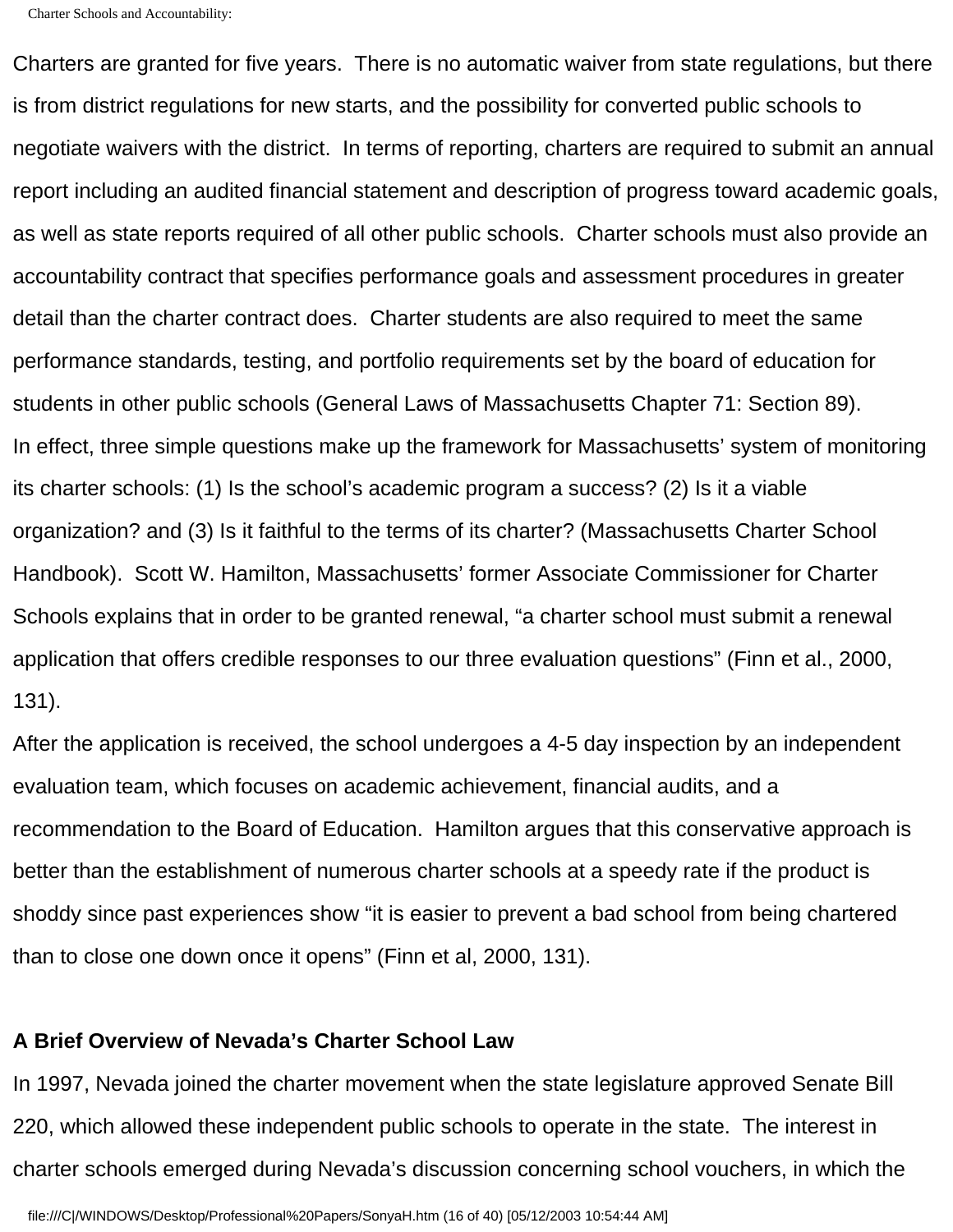charter school concept prevailed as a compromise. Teachers unions, school districts, and others desiring to preserve the public school system accepted the watered down charter school legislation over the possibility of a voucher program. These opponents to education reform preferred the adoption of restrictive charter school legislation over vouchers as the lesser of two evils.

The law, which was last amended in 2001 by Senate Bill 399, limits the number of charter schools to 21, although the establishment of charter schools created to serve at-risk populations is unlimited. The initial term of the charter is six years, and after that the charter is up for renewal every three years. The designated charter authorizers are local school boards, and their sponsorships are subsequently reviewed by the state committee on charter schools. Under the law, private and public schools can not convert to charter schools. Only new start-up schools are allowed, although distance-learning schools that serve at-risk students are also permitted. (Nevada Revised Statutes 386.500-610).

 Despite the state's efforts to allow charter schools, it has not received the highest accolades for the content of its charter law. Based on criteria that focuses on promoting and encouraging the development of charter schools, the Center for Education Reform rated Nevada's charter law the eleventh weakest out of the 38 states with charter legislation in the country, which is not surprising considering the legislation was a result of compromise. Now, in 2002, Nevada has 10 charter schools in operation, serving more than 1200 students.

#### **Nevada Charter School Goals and Measures of Accountability**

As previously noted, the majority of states with charter school legislation do not have clearly defined standards concerning accountability, and Nevada is no exception. As most charter states, it requires charter schools be held to the same standards and accountability requirements as its conventional public schools. There is no waiver or exceptions from state and district education laws, regulations, and policies (unless exemptions are approved and specified in the charter.) It is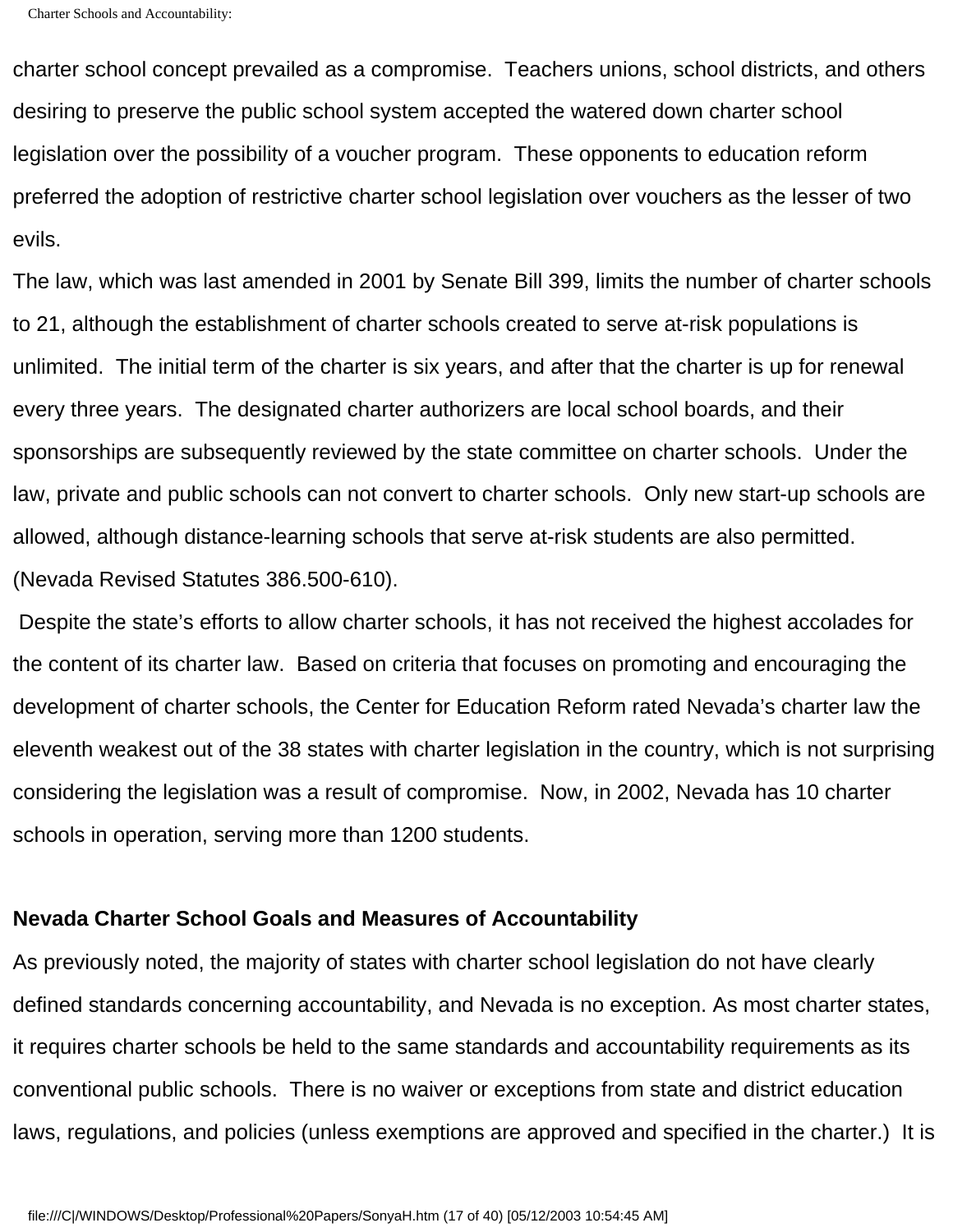quite specific as to what is expected as it relates to academic achievement concerning these

independent, yet public, educational institutions. Nevada's six legislatively mandated (NRS

385.520(2)(b)) Charter Schools Goals include the following:

- 1. Improving the opportunities for pupils to learn;
- 2. Encouraging the use of effective methods of teaching;
- 3. Providing an accurate measurement of the educational achievement of pupils;
- 4. Establishing accountability of public schools;

5. Providing a method for public schools to measure achievement based upon the performance of the schools;

6. Creating new professional opportunities for teachers.

Each of Nevada's required charter school goals encourage the development of educational

innovation and/or accountability for performance. Although the aforementioned goals demonstrate

the essence of the charter school concept, there is no specific means of evaluation connected with

these goals. Nevada's charter school laws and policies also require standardized reporting by all

public schools—which includes charter schools—of the following Measures of Accountability as

stated in NRS 386.605(1) and NRS 385.347.

- 1. Technology Use at the School
	- a. Access to Internet

b. Percentage of students at the school that have a least one half hour per week of direct use of computers that is tied to instruction/curriculum (for elementary schools)

- c. Student to computer ratio
- 2. School Statistics
	- a. Average daily student attendance rate
	- b. Truancy rate
	- c. Retention by grade
	- d. Dropout rate
- 3. Student Achievement (Terra Nova)
	- a. Percentage of eligible students tested
	- b. Average percentile rank in each grade tested for each section of the Terra Nova
	- c. Percentage of students scoring in the top and bottom quarter nationally in each grade for each section of the Terra Nova
- 4. Student Achievement (Statewide Writing Exam)
	- a. Percentage of students proficient for each writing trait
- 5. Student Achievement (Nevada High School Proficiency Examination)
	- a. Percentage of students passing each section of the examination
	- b. Proficiency failures
- 6. Student Achievement (College Entrance Examination Results)
	- a. Percentage of previous year's fall enrollment of seniors that took the ACT and each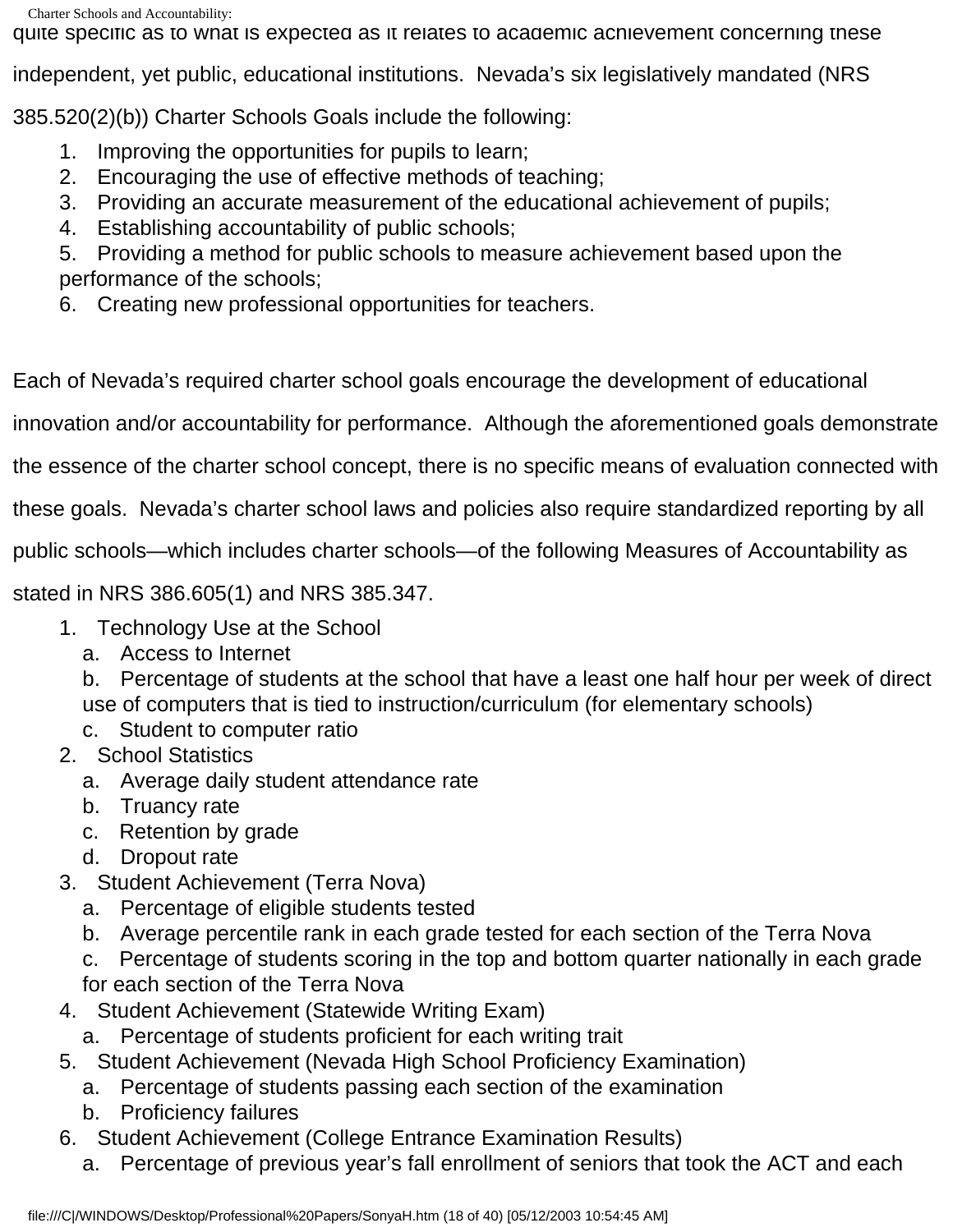#### section of the SAT

b. Average scores on the ACT composite and SAT math and verbal sections for the previous year's graduating class

These measures of accountability provide a more concrete formula by which charter schools can be held accountable. Not only do they require charter schools to quantify the levels of student achievement demonstrated by their students, it also provides data that can be used to compare average student achievement scores of charter students with those of their traditional public school counterparts. This comparison also allows students, parents, teachers, donors, and community members to get a sense of whether or not a charter school is fulfilling its promises, and this information is critical to the success of increased competition in the American education system.

The following chart compares data compiled by the Center for Education Reform as of October 2001. It compares some of the major similarities and differences in charter law among Nevada, Arizona, and Massachusetts, particularly in areas concerning accountability. As we can see, there are a wide variety of ways to approach charter school accountability, and they vary greatly in their attempt to balance independence and accountability for performance.

|                                                                           | Nevada                                                          | Arizona | <b>Massachusetts</b>                                                                                                          |
|---------------------------------------------------------------------------|-----------------------------------------------------------------|---------|-------------------------------------------------------------------------------------------------------------------------------|
| Year legislation                                                          | 1997 (last amended in                                           |         | 1994 (last amended in 2001) 1993 (last amended in 2000)                                                                       |
| adopted                                                                   | $ 2001\rangle$                                                  |         |                                                                                                                               |
| Number of charter<br>schools in<br>operation<br>$\vert$ (as of fall 2001) | 9                                                               | 437     | 43                                                                                                                            |
| Number of charter<br>schools permitted                                    | 21; unlimited on charters Unlimited<br>serving at-risk students |         | 72 state-approved charters<br>(Commonwealth charters);<br>48 school district conversion<br>charters (Horace Mann<br>charters) |

**Figure 3: Comparison of NV, AZ, and MA Charter School Law**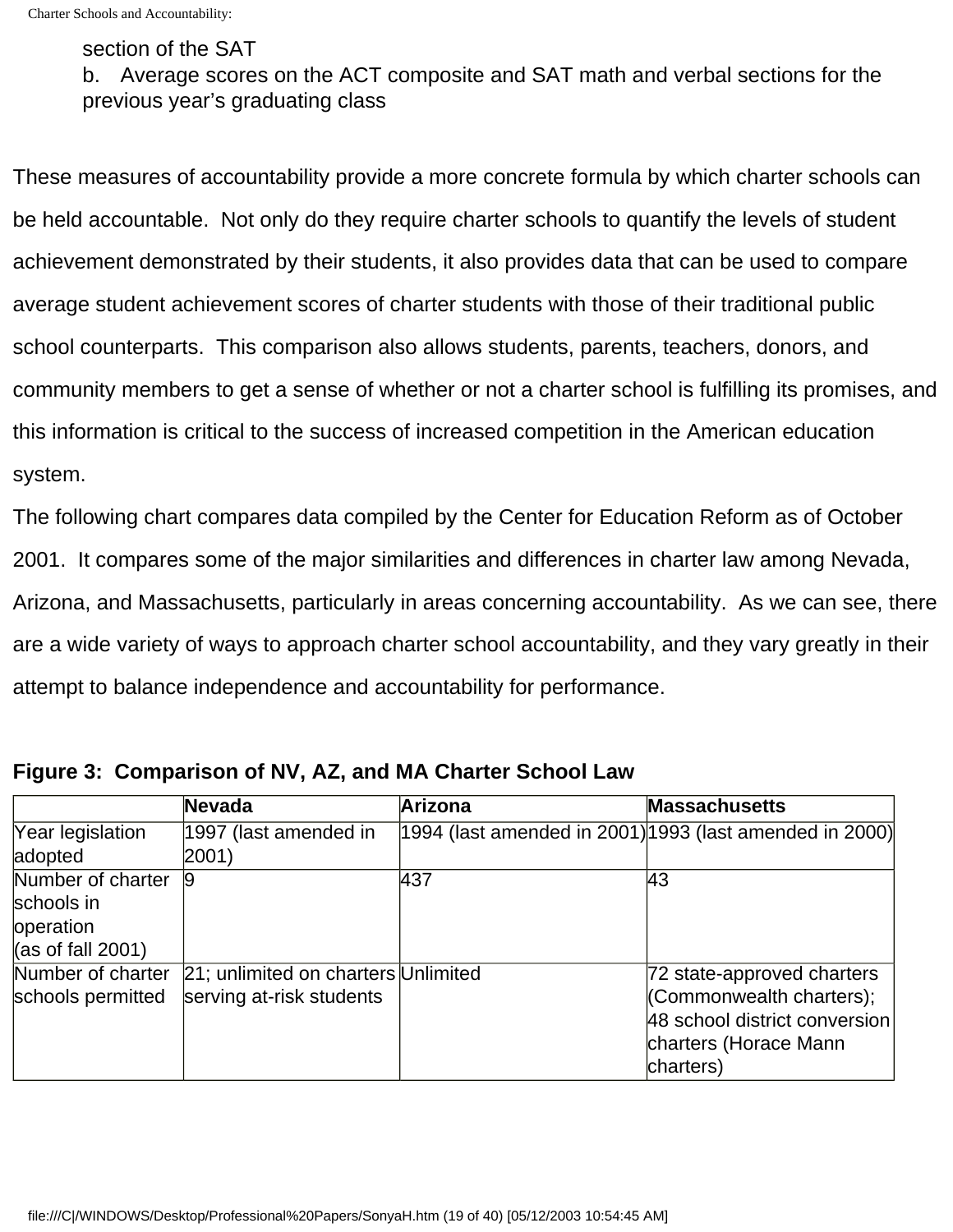| Eligible charter      | Local school boards,      | Local school boards, state                            | State board of education for    |
|-----------------------|---------------------------|-------------------------------------------------------|---------------------------------|
| authorizers           |                           | following an initial review board of education, state | Commonwealth start-up           |
|                       | by the state committee    | board for charter schools                             | charters; jointly by local      |
|                       | on charter schools        |                                                       | school committee; local         |
|                       |                           |                                                       | teacher union and state         |
|                       |                           |                                                       | board of education for          |
|                       |                           |                                                       | Horace Mann conversions         |
| Eligible applicants   |                           | Committee consisting of Public body, private person,  | Applicants may include (but     |
|                       | at least 3 certified      | private organization                                  | are not limited to) non-profit  |
|                       | teachers and up to 10     |                                                       | organizations, 2 or more        |
|                       | additional community      |                                                       | certified teachers, 10 or       |
|                       | members                   |                                                       | more parents                    |
| Types of charters     | New starts and distance   | Converted public, converted                           | Converted public, new starts    |
|                       | learning schools that     | private, new starts (but not                          | (but not home-based             |
|                       | serve at-risk students    | home-based schools)                                   | schools)                        |
|                       | Nevada                    | Arizona                                               | <b>Massachusetts</b>            |
| Term of initial       | $6$ years                 | 15 years                                              | 5 years                         |
| charter               |                           |                                                       |                                 |
| Automatic Waiver      | No; exemptions from       | Yes                                                   | No from state, yes from         |
| from Most State       | particular law,           |                                                       | district for start-ups;         |
| and District          | regulations, and policies |                                                       | negotiated with district for    |
| Education Laws,       | must be specified in      |                                                       | conversions                     |
| Regulations, and      | charter                   |                                                       |                                 |
| Policies              |                           |                                                       |                                 |
| Legal Autonomy        | No                        | Yes                                                   | Limited                         |
| <b>Funding Amount</b> | 100% of per-pupil         | For charter schools                                   | 100% of state and district      |
|                       | funding. Estimated        | authorized by local school                            | operations funding follows      |
|                       | portion is about \$4,600  | boards, funding may be                                | students, based on average      |
|                       |                           | negotiated and is specified                           | cost per pupil of student's     |
|                       |                           | in the charter; for other                             | home district: if student lives |
|                       |                           | charter schools, funding is                           | in an above-foundation          |
|                       |                           | determined by the same                                | district (i.e. wealthier        |
|                       |                           | base support level formula                            | district), charter school       |
|                       |                           | used for all district schools.                        | receives amount equal to        |
|                       |                           | Estimated portion is about                            | the lesser of (a) average       |
|                       |                           | \$4,600                                               | cost per pupil in the home      |
|                       |                           |                                                       | district and (b) average cost   |
|                       |                           |                                                       | per pupil in the district where |
|                       |                           |                                                       | charter school is located; if   |
|                       |                           |                                                       | student lives in a below-       |
|                       |                           |                                                       | foundation district (i.e.       |
|                       |                           |                                                       | poorer district), charter       |
|                       |                           |                                                       | school receives amount          |
|                       |                           |                                                       | equal to average cost per       |
|                       |                           |                                                       | pupil in the sending district.  |
|                       |                           |                                                       | Estimated portion is about      |
|                       |                           |                                                       | \$7,700                         |
|                       |                           |                                                       |                                 |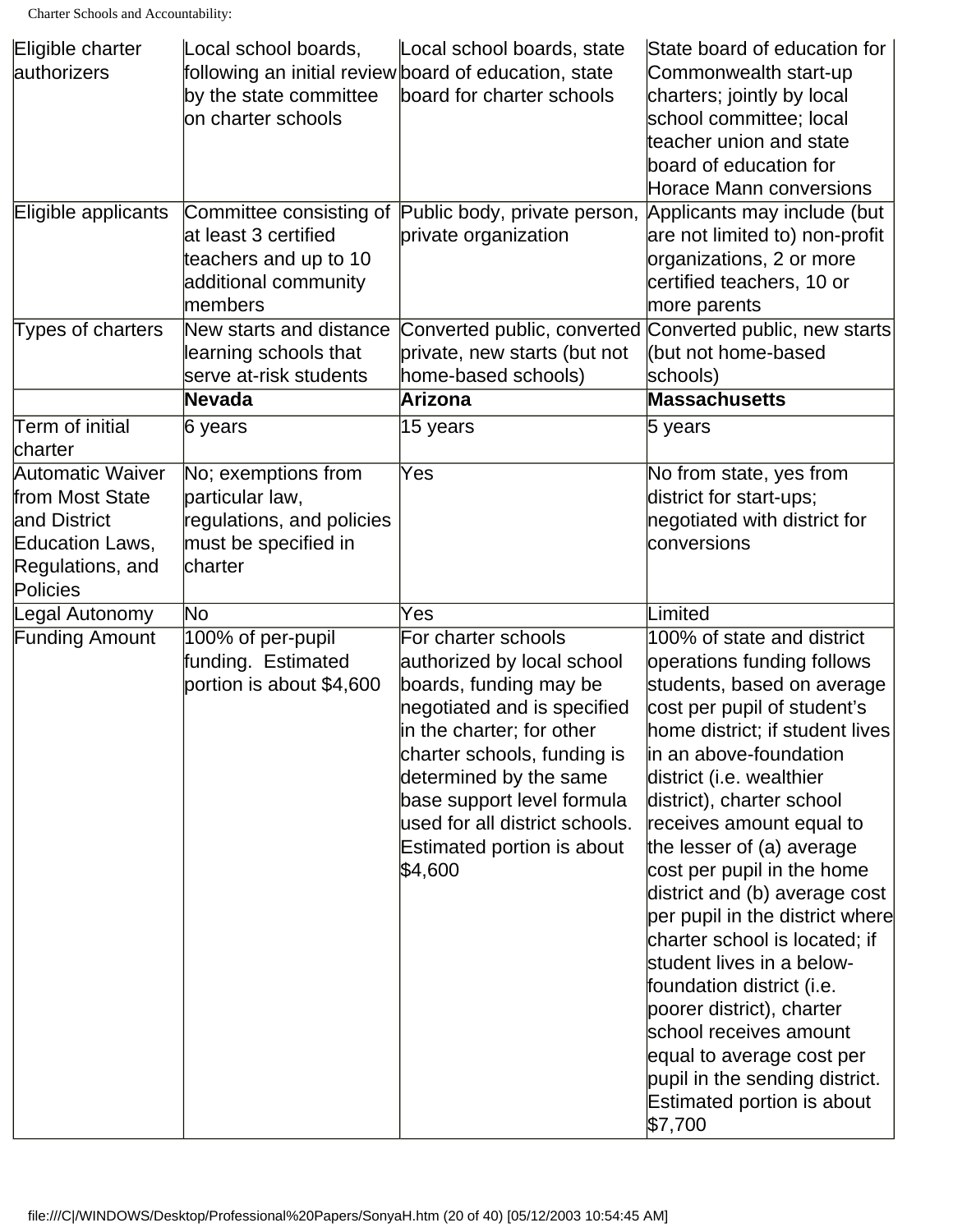| <b>Fiscal Autonomy</b>    | Yes, but district still                            | Yes                         | Yes, for both                  |
|---------------------------|----------------------------------------------------|-----------------------------|--------------------------------|
|                           | maintains some control                             |                             | <b>Commonwealth and Horace</b> |
|                           | over funding as specified                          |                             | Mann charters                  |
|                           | in charter                                         |                             |                                |
| Governance                | Contracts and services                             | Governing board             | <b>Board of trustees</b>       |
|                           | are negotiated with the                            |                             |                                |
|                           | district                                           |                             |                                |
| Eligible Students         | All students eligible                              | All students in state       | All students in state          |
| Preference for            | Racial balance of charter District residents if    |                             | City/town residents and        |
| Enrollment                | school may not differ                              | sponsored by local school   | siblings for commonwealth      |
|                           | from district by more                              | boards; siblings            | charter; students enrolled     |
|                           | than 10%                                           |                             | prior and siblings first, then |
|                           |                                                    |                             | city/town residents for        |
|                           |                                                    |                             | <b>Horace Mann charters</b>    |
| <b>At-Risk Provisions</b> | Must be primary                                    | None                        | Charter granting preference    |
|                           | consideration for                                  |                             | may be given to schools        |
|                           | establishing charters; an                          |                             | located in poor-performing     |
|                           | unlimited number of                                |                             | districts                      |
|                           | charters may be started                            |                             |                                |
|                           | to serve at-risk students                          |                             |                                |
| <b>Selection Method</b>   | Lottery/random process                             | Equitable selection process | Lottery/random process         |
| (in case of over-         |                                                    | such as a lottery           |                                |
| enrollment)               |                                                    |                             |                                |
| Reporting                 | Annual reports as                                  | Charter schools, like all   | Annual report including        |
| <b>Requirements</b>       | required of district public schools in state, must |                             | audited financial statement    |
|                           | schools                                            | prepare an annual report    | and description of progress    |
|                           |                                                    | card for parents and the    | toward academic goals, as      |
|                           |                                                    | department of education;    | well as state reports          |
|                           |                                                    | charter schools must also   | required of all other public   |
|                           |                                                    | undergo an annual audit     | schools; each charter school   |
|                           |                                                    |                             | must prepare an                |
|                           |                                                    |                             | accountability contract that   |
|                           |                                                    |                             | specifies performance goals    |
|                           |                                                    |                             | and assessment procedures      |
|                           |                                                    |                             | in greater detail than the     |
|                           |                                                    |                             | charter does; state will       |
|                           |                                                    |                             | commission an independent      |
|                           |                                                    |                             | evaluation under direction of  |
|                           |                                                    |                             | state Education Reform         |
|                           |                                                    |                             | <b>Review Commission</b>       |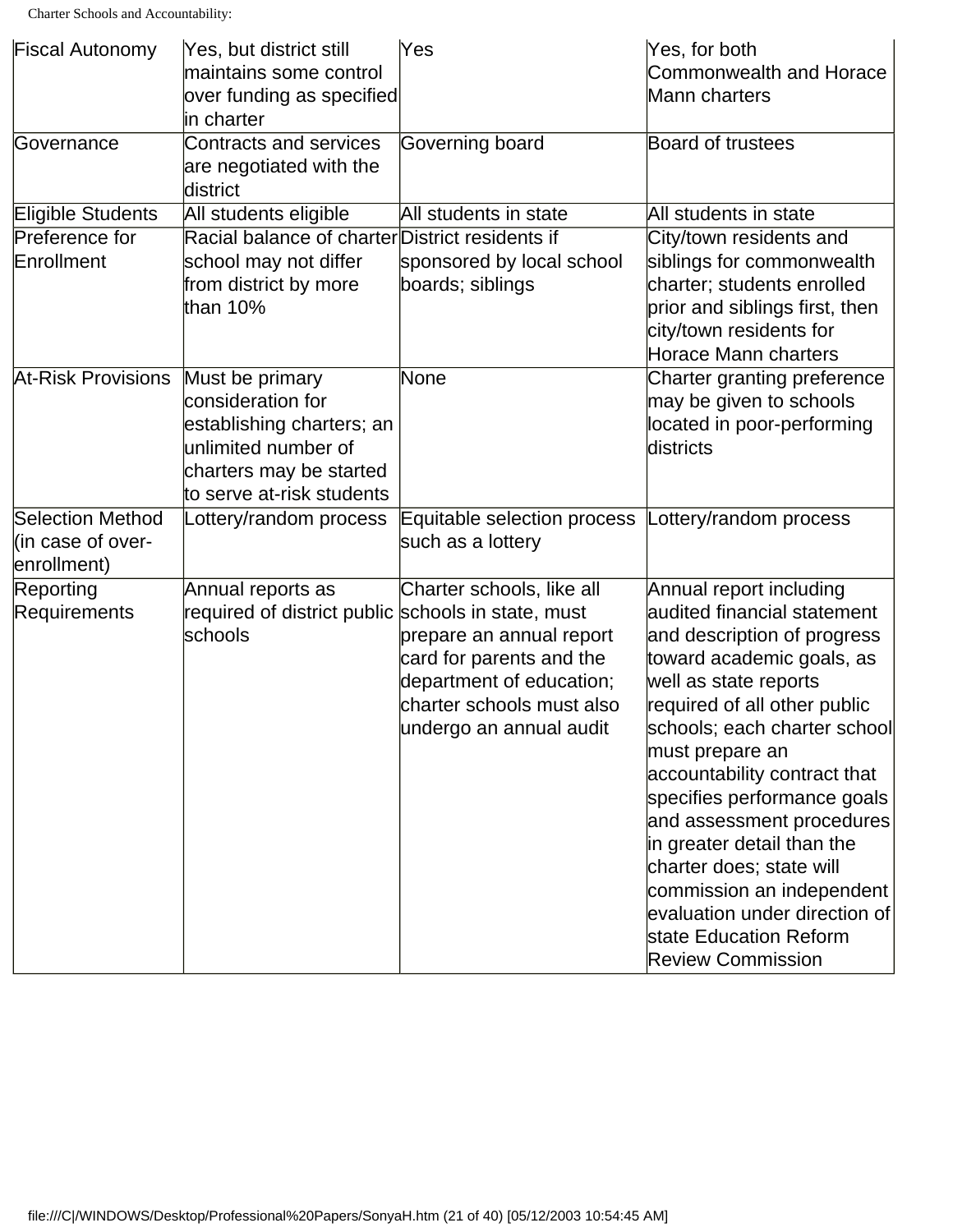| Accountability | All statutes regarding<br>student proficiency and<br>achievement apply | Students must participate in Students in charter schools<br>the Arizona instrument to<br>measure standards test and same performance<br>the nationally standardized<br>norm-referenced<br>achievement test as<br>designated by the state<br>board. Also, the schools<br>must complete and<br>distribute an annual report<br>card | shall be required to meet the<br>standards, testing and<br>portfolio requirements set by<br>the board of education for<br>students in other public<br>schools |
|----------------|------------------------------------------------------------------------|----------------------------------------------------------------------------------------------------------------------------------------------------------------------------------------------------------------------------------------------------------------------------------------------------------------------------------|---------------------------------------------------------------------------------------------------------------------------------------------------------------|
|----------------|------------------------------------------------------------------------|----------------------------------------------------------------------------------------------------------------------------------------------------------------------------------------------------------------------------------------------------------------------------------------------------------------------------------|---------------------------------------------------------------------------------------------------------------------------------------------------------------|

#### **METHODOLOGY**

In this paper, I examine Nevada's charter school legislation as it pertains to accountability. After reviewing the current literature on charter schools and accountability, I identify five criteria for effective charter school accountability legislation. After presenting a brief overview of Nevada charter school law, I use the criteria to analyze Nevada law and recommend changes. As does every report on charter schools, this analysis takes into account the fact that the charter school movement is still young and that any research on charter school accountability is even less developed. This reality holds especially true in Nevada where every charter school is in its early

stage of development (the oldest school is in its fourth year of operation) and will be faced with the renewal process after its sixth year of operation. After reviewing the literature, I developed criteria by which I evaluated and offered recommendations for Nevada's charter accountability legislation.

#### **Criteria for An effective Charter school AccountabilitY LAw**

The notion of independence and freedom from bureaucracy is central to the success of a strong charter accountability law. In addition to moving away from compliance-based standards toward performance-based results, charter schools should also have the freedom to regulate themselves. However, rather than looking at autonomy for accountability as a tradeoff, it is more fitting to consider the goal to be achieving a balance between the two—a balance that not only results in increased student performance and school success, but also informs policymakers, taxpayers, parents, and other interested parties of the degree of any realized progress. Based upon recent charter school accountability literature and Massachusetts charter law, the following criteria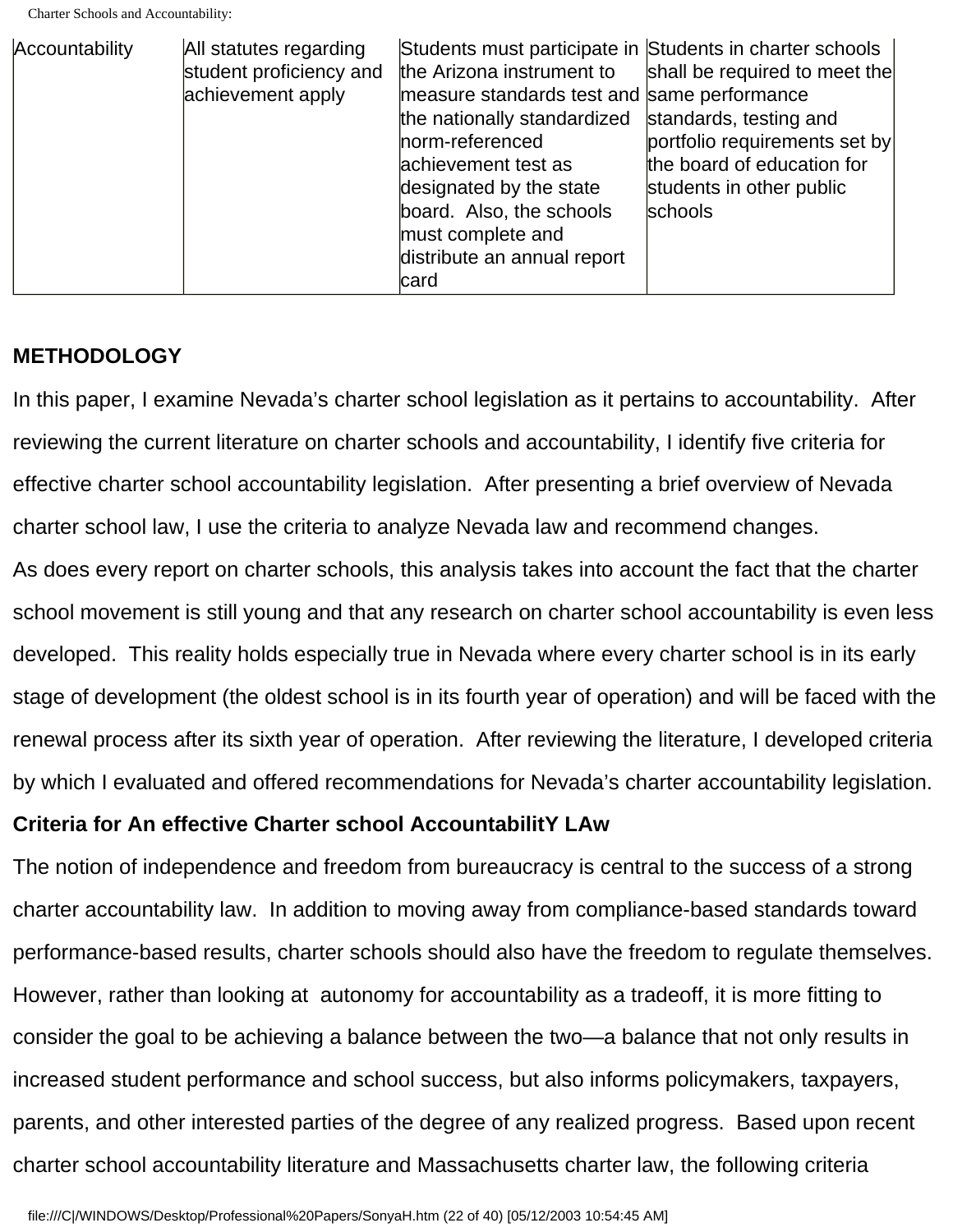provide a framework by which to evaluate the effectiveness of Nevada's charter school law as it relates to accountability.

Please note that the following criteria do not attempt to include all of the necessary components for strong charter school accountability law. It simply lists some of the key elements that would benefit Nevada's charter school legislation in its efforts to measure accountability for performance.

#### **Clearly Defined Responsibilities Concerning Self-Governance**

Charter schools should put into practice the theories behind school-based management reform. Theoretically, it would be more effective and efficient if a school's administrators, educators, and support staff are intimately involved in the school's management and decision-making processes. As Chubb and Moe (1990) explain, this type of reform has been implemented in some conventional public schools since the 1970s, but has not been as effective as its supporters have claimed because "the schools remain subordinates [to authorities at the district and state level] in a democratic hierarchy" and "as long as higher-level authority exists, it will eventually get used" (200-201).

Therefore, when there is any public scrutiny or criticism over poor student achievement or politically controversial decisions made by the school's management team, the school's higherlevel authorities are criticized and held accountable, rather than the school's management. In these instances, "there is a built-in tendency for decentralized systems to gravitate toward greater centralization" (201). Finn et al. (2000) agree as they note "site-based management alone rarely worked out in practice because effective control over such crucial domains as budget and personnel usually remained with the central office bureaucracy and the master union contract" (64).

However, this issue of control and accountability is somewhat unique when it comes to charter schools. Although they are defined as public schools, they have direct accountability relationships to parents, teachers, and community members, who are primarily holding the charter schools accountable for performance, not the school's sponsor, local school board, or state department of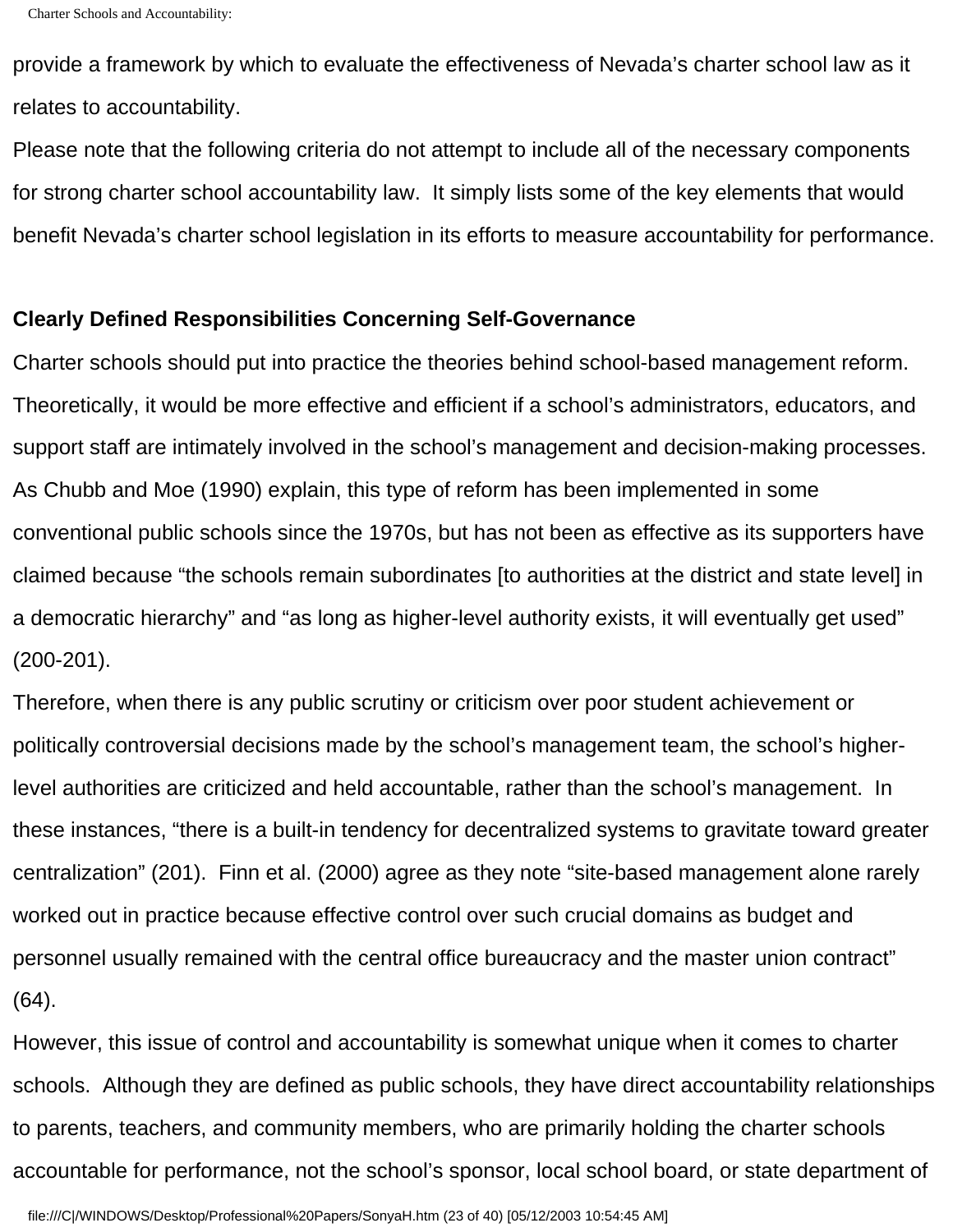education. (Hill et al) Furthermore, it is appropriate if not necessary for charter schools to demonstrate a school-based management system since most of them establish their mission and curriculum around a particular academic theme or educational focus. Self-governance relates directly to accountability and this is largely the responsibility of the charter school's governing board. This board should be responsible for the following basic functions as outlined in the Massachusetts Charter School Handbook (1999):

- 1. Defining the organization's mission, strategy and policies
- 2. Planning and budgeting to meet the organization's goals
- 3. Evaluating the organization's effectiveness
- 4. Hiring and evaluating top management
- 5. Developing financial resources for the organization, and
- 6. Representing the organization to the broader community.

It is also important that schools have board recruitment and nominations processes in place "to ensure the involvement of the best qualified individuals, and create a solid orientation process for new board members". Selected board members should be given an orientation that details their roles, responsibilities, and expectations, a written board member manual, and on-going training and workshops and access to publications and conferences" (US Charter Schools website). The charter school governing board should also be required to meet on a regular basis, particularly since it is required by most state charter laws.

# **Stronger Measures Concerning the Development of Student Achievement and Performance Assessment Standards**

The immense popularity surrounding charter schools has much to do with the desire for educators, parents, legislators, and concerned citizens to achieve the goal of improved student performance. Unfortunately, measuring student performance poses several difficult challenges, and it is difficult to define good measures. But accountability for student performance is essential to the theory behind charter schools. There are questions as to what constitutes satisfactory student performance, whether or not test scores are an effective measure of performance, and the rate at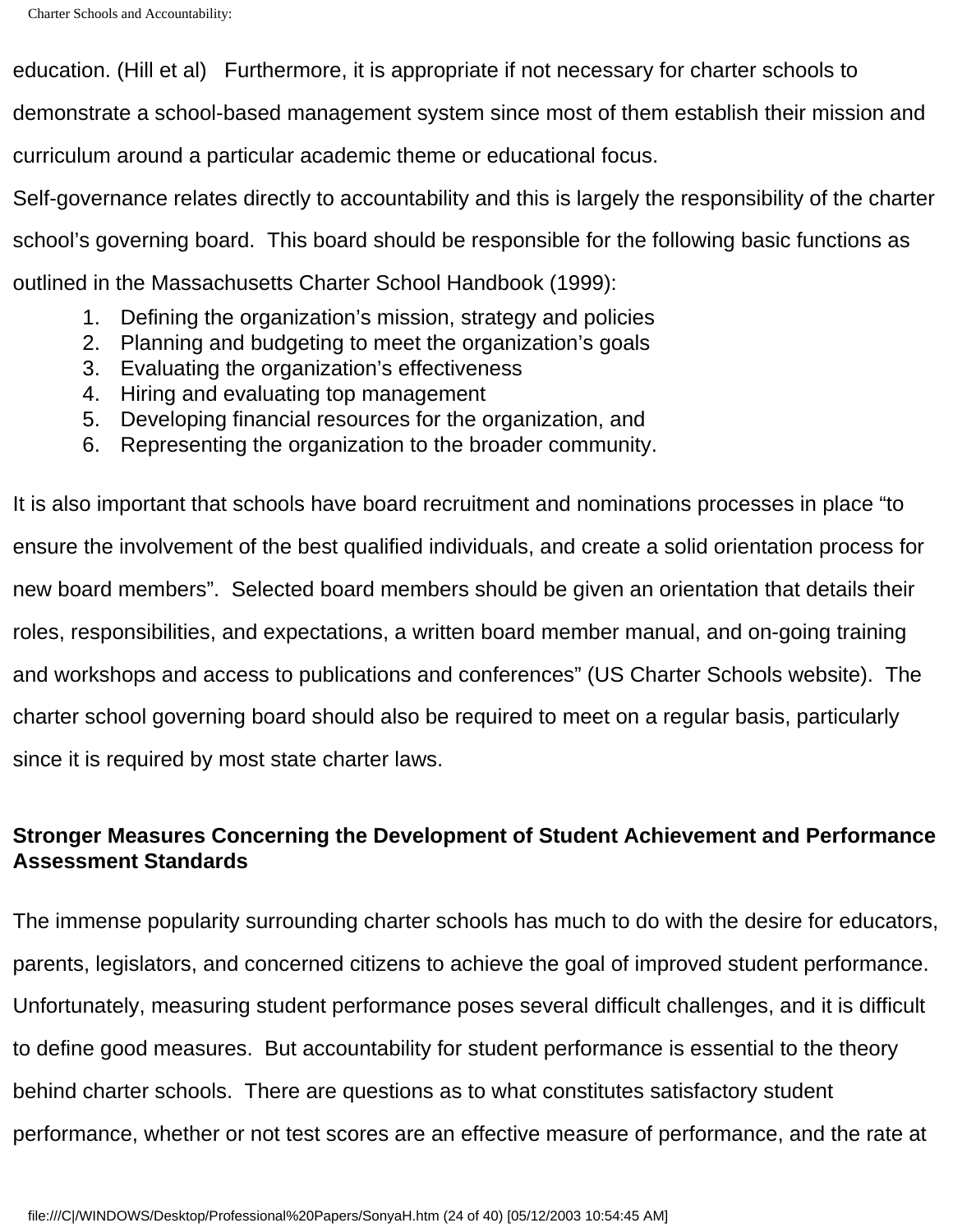```
Charter Schools and Accountability:
```
which student achievement is expected to improve.

As Manno et al. (1997) explain, although state-wide and district testing systems used to monitor charter school student achievement allow performance measures to be compared with those of traditional public school students, "the problem, of course, is that most states are simultaneously struggling to develop those standards and tests for their 'regular' public schools and students. Where that process is incomplete, there is not likely to be a very satisfactory 'achievement audit' instrument by which charter schools can demonstrate their own efficacy". Furthermore, they note that state testing systems that are "complex or overly rigid about curriculum content, scope, sequence, and suchlike" create yet another problem for charter schools, which may have a specialized curriculum or serve a predominately at-risk student population.

As Wohlstetter and Griffin (1997) explain, a charter school's impact on student achievement may vary, but the mechanism is difficult to identify because of insufficient or inadequate evaluations (1). Furthermore, "should the performance of charter schools be judged by the relative improvement of their students based on the school's unique mission and goals or by state performance standards like other public schools?" (5) Similar questions were raised by Elmore et al. (1996) who questioned "why students should be expected to achieve at the levels prescribed by the system and what value would follow from their achievement?" (74) This becomes an even more pertinent concern when comparing charter schools to traditional public schools, because "what a charter school has been founded to teach may not be exactly what the state (or district) measures" (Manno).

It would be ideal if charter schools could evaluate their student performance from their own prescribed measures, but because the charter school concept is still fairly new and there are currently so many inconsistencies in public school accountability, it is probably more valuable for charter schools to be measured according to state performance standards until school accountability systems in general become more sophisticated. As Manno (1999) explains, "charter operators would do well to wait until the charter school is over its start-up bumps before plunging into the process of developing such measures."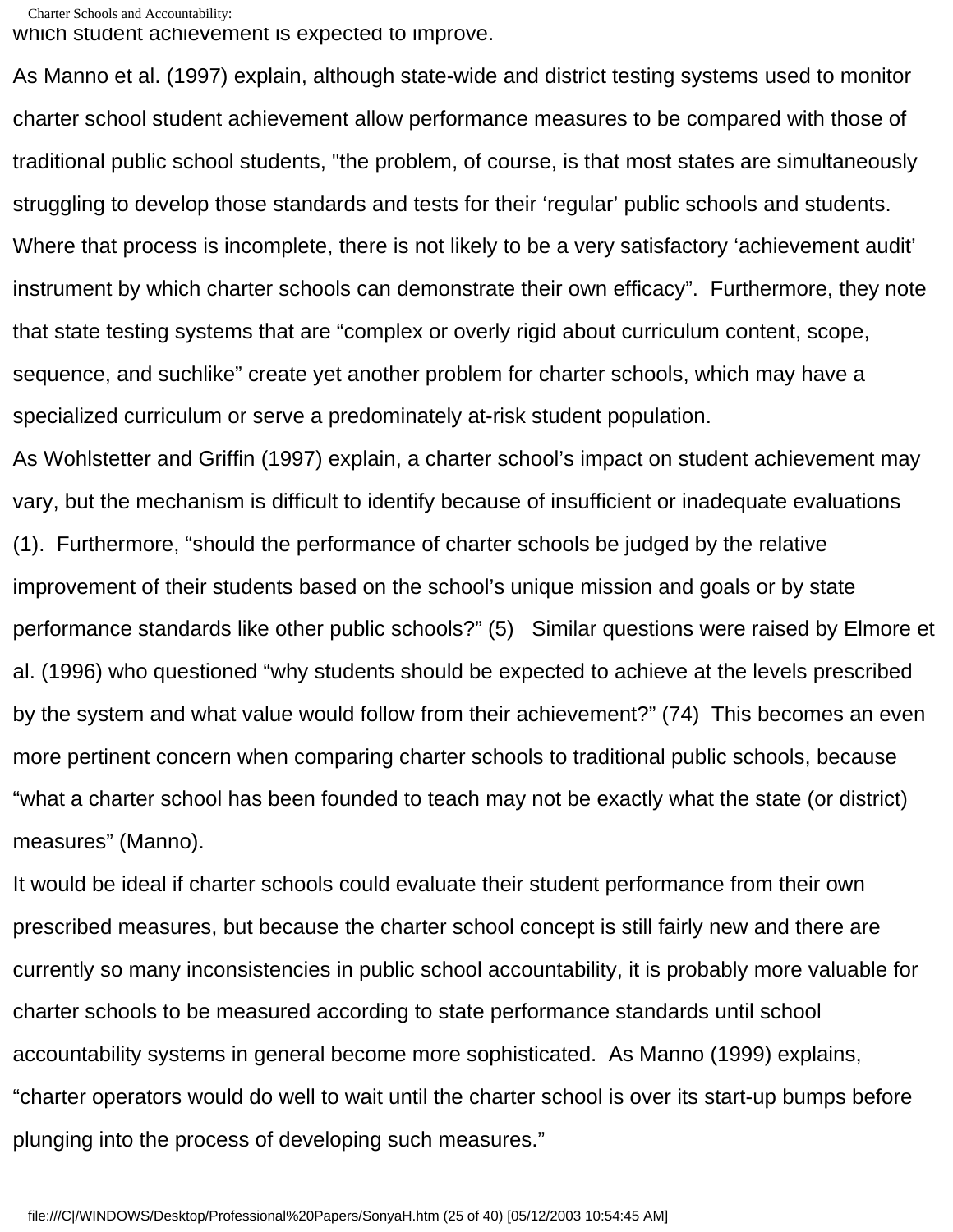According to the National Education Association (2000), "researchers are finding that by commonly used measurements, charters have had mixed success in increasing student achievement, with some schools showing strong gains, and others struggling or even failing" (2). However, it is important we have an understanding of how "success in increasing student achievement" is defined. The majority of states with charter laws require their charter schools to use the same test as other public schools in the state. Alaska, Colorado, and Georgia are exceptions to these state testing requirements, while Hawaii, Minnesota, New Mexico, and Wyoming do not even specify their expectations for testing in their laws (Weil, 2000, Appendix). The diversity of standards among states further complicates the issue.

#### **Clearly Defined Responsibilities for Charter Authorizers**

There is also a need for clear cut definitions and explanation concerning the expectations and responsibilities of charter school authorizers. According to a study by Anderson and Finnigan that sampled 48 charter authorizers in the fall of 1999 in 22 states and the District of Columbia, 90% were local school boards or districts; county boards or offices; or intermediate school districts, 6% were universities; colleges; or community colleges, 4% were state boards of education; state education agencies; or chief state school officers; and less than 1% were other, which included independent or special charter school boards (3). In the study they found that "authorizers that are not local entities (particularly those that are states) and those that have chartered large numbers of schools are more likely than local authorizers to have well-developed accountability systems" (Anderson & Finnagan, 2001, 5).

Most importantly, charter authorizers must be austere in their roles and duties concerning charter schools. It is their public responsibility to protect students from ineffective schools, and the only way they can achieve that is through accessing and evaluating information on a charter school's academic and operational progress.

#### **Clearly Established Consequences for Inadequate Schools**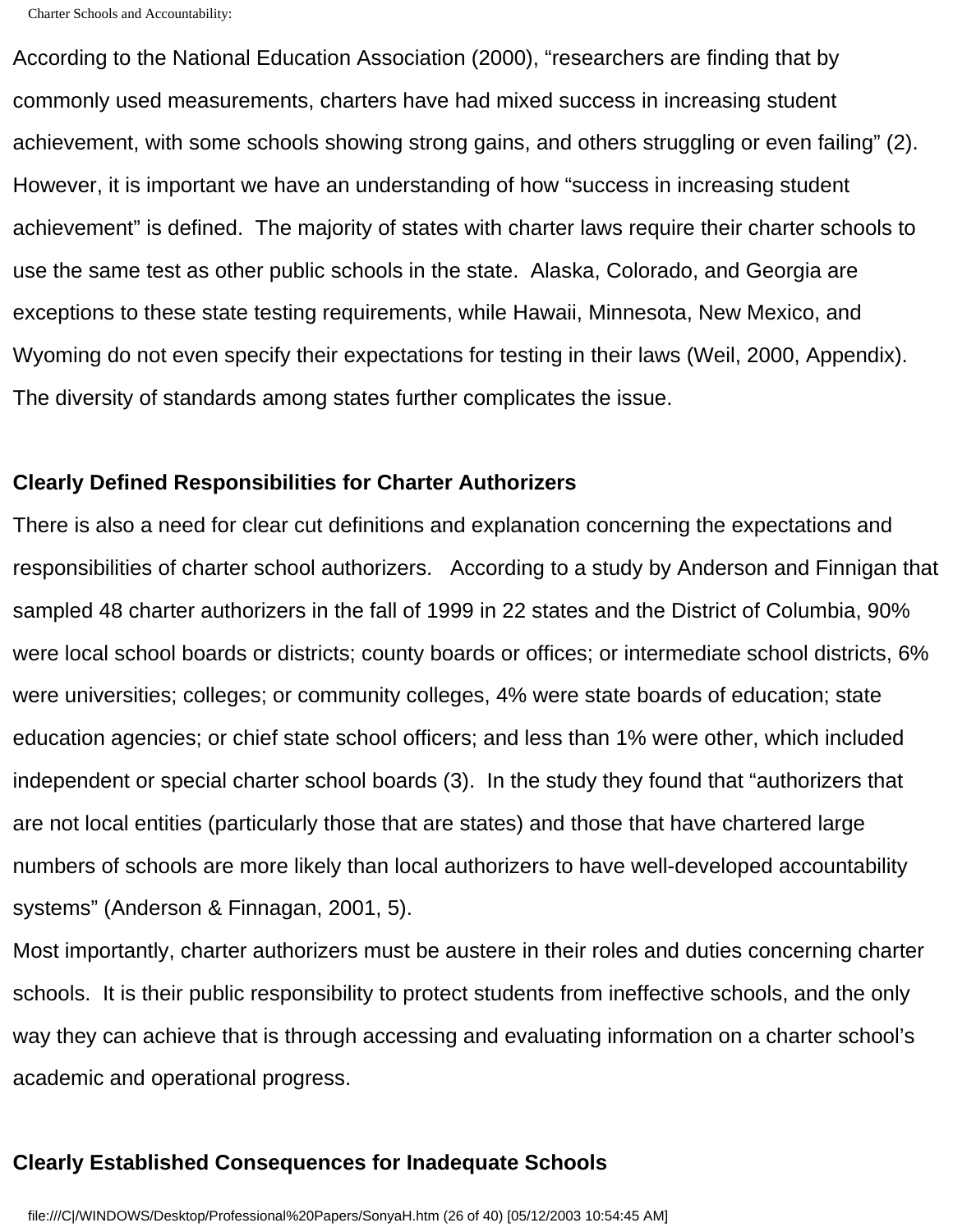"The states required assessment information, but they rarely required clear performance standards or established consequences" (Anderson & Finnagan, 4). There should be specific criteria in place to determine what a charter school must do to achieve renewal, and also what happens to the school if it fails to meet those requirements. Is there a probationary period? Are there circumstances that may warrant immediate closure? Is it based on poor student achievement, failure to comply with regulatory standards, or any combination thereof? Interestingly enough, "few charter school authorizers have revoked or not renewed charter because of student performance problems" (Anderson & Finnagan, 2001, 11). Closures usually result from operational problems, and "some charter authorizers reported using probationary status as a means of helping charter schools resolve operational problems before revocation became necessary" (Anderson & Finnagan, 2001, 11). Although there will always be situations that may not fall into a distinct category in terms of disciplinary action, it is important that both the charter authorizer and the charter school are made aware of the consequences established for inadequate school performance. Further studies are likely to be conducted in this area as more charter schools come up for renewal.

#### **Clearly Defined Accountability Reporting Requirements**

In these instances, this requirement is important for charter schools to follow because it allows them to acquire baseline data through standardized test results that are critical to determining the academic rates of student improvement over time. Although some charter advocates argue that these types of testing requirements compromise the autonomy of charter schools, as Manno et al. (1997) conclude, "without good hard data on school performance, accountability for student results will not work, either for policymakers or for the education marketplace" (5).

There should also be a schedule for administering assessment instruments and gathering other data along with a plan for arraying and analyzing data so that results can be presented in technically sound, understandable, and useful forms (Manno, 2001). This is an important way for charter schools to measure their performance and prove they are living up to the terms of their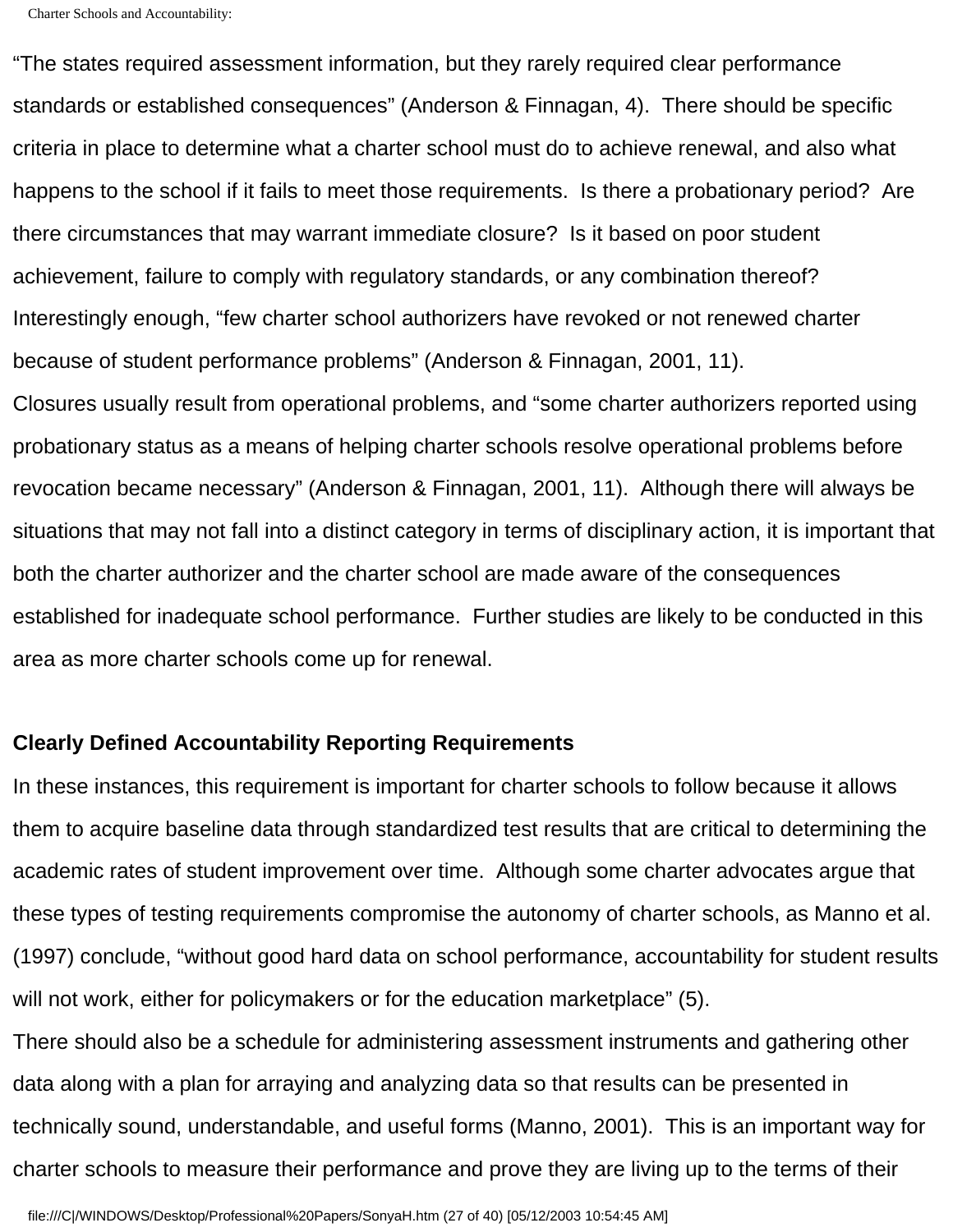#### charters.

In order to effectively address the reality of multidirectional accountability, it is in the best interest of a charter school to create some type of in-house public information plan that allows information and reports to be disseminated to the public in a timely fashion. This requirement doesn't need to be explicitly listed in the law, but would be wise to implement since most charter schools are subject to open meeting laws. It is therefore important they have in place a method for ensuring public documents and information are readily available to the public. Not just for compliance, but to also demonstrate accountability to their students, parents, teachers, donors, community members, and anyone else who desires this public information (Hill et al, 80).

# **RECOMMENDATIONS**

After reviewing the literature, establishing criteria for effective charter school legislation, and evaluating Nevada's charter accountability law against these criteria, I offer the following recommendations for Nevada's charter school law as it relates to accountability.

# **1. Clearly Defined Responsibilities Concerning Self-Governance**

#### **Summary of Nevada Law (NRS 386.549):**

- A charter school governing body must consist of at least three licensed teachers with at least two years of employed experience, and parents and representatives of nonprofit organizations and businesses.
- A majority of the board members must live in the state.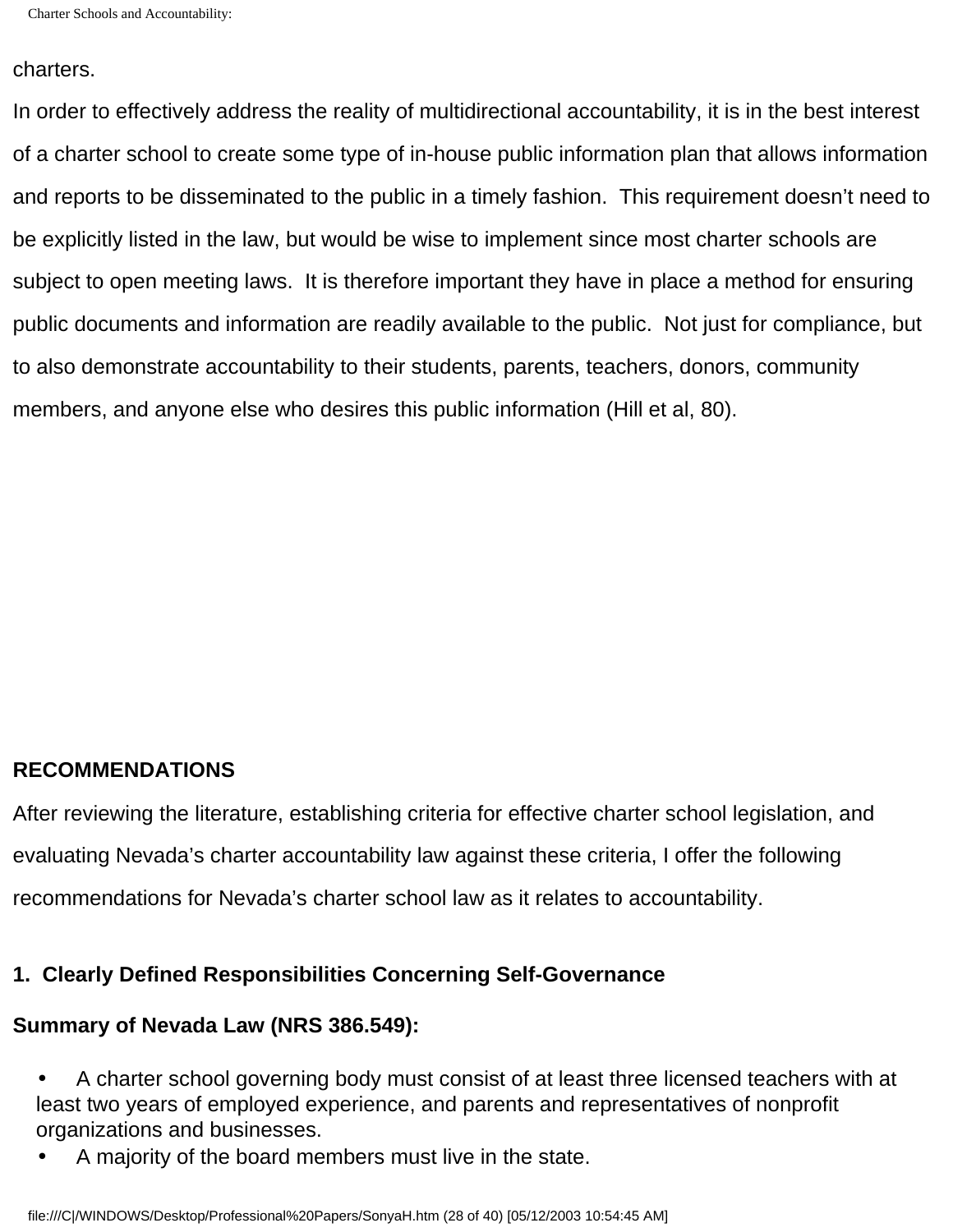• "A person may serve on the governing body only if he submits an affidavit to the department indicating that the person has not been convicted of a felony or any offense involving moral turpitude."

- The governing body of a charter school is a public body.
- The governing body must hold at least one regularly scheduled public meeting in the county in which the charter school is located each year.

# **Recommendation:**

In addition to stating the required make-up of the governing body, Nevada's law should clearly list the roles and responsibilities of the charter school's governing body. As the entity that received the charter, the governing body should be responsible for the basic functions of defining the organization's mission, strategy and policies; planning and budgeting to meet the organization's goals; evaluating the organization's effectiveness; hiring and evaluating top management; developing financial resources for the organization; and representing the organization to the broader community (US Charter School website). These should be clearly listed in the legislation as the functions of the charter school governing body. Strengthening the role and understanding of the responsibilities of the governing body, which serves as a very important liaison between the school, community, and charter authorizer, will strengthen the charter accountability system in its entirety.

# **2. Stronger Measures Concerning the Development of Student Achievement and Performance Assessment Standards**

# **Summary of Nevada Law (NRS 386.550(1)(g) and (h)):**

- The charter school must "cooperate with the board of trustees of the school district in the administration of the achievement and proficiency examinations" as outlined in the Nevada Revised Statues.
- The charter school must also "comply with applicable statutes and regulations governing the achievement and proficiency of pupils in the state."

# **Recommendation:**

Fortunately, in Nevada, there is a standardized state assessment system that does allow

academic achievement in charter schools to be effectively compared to that of the conventional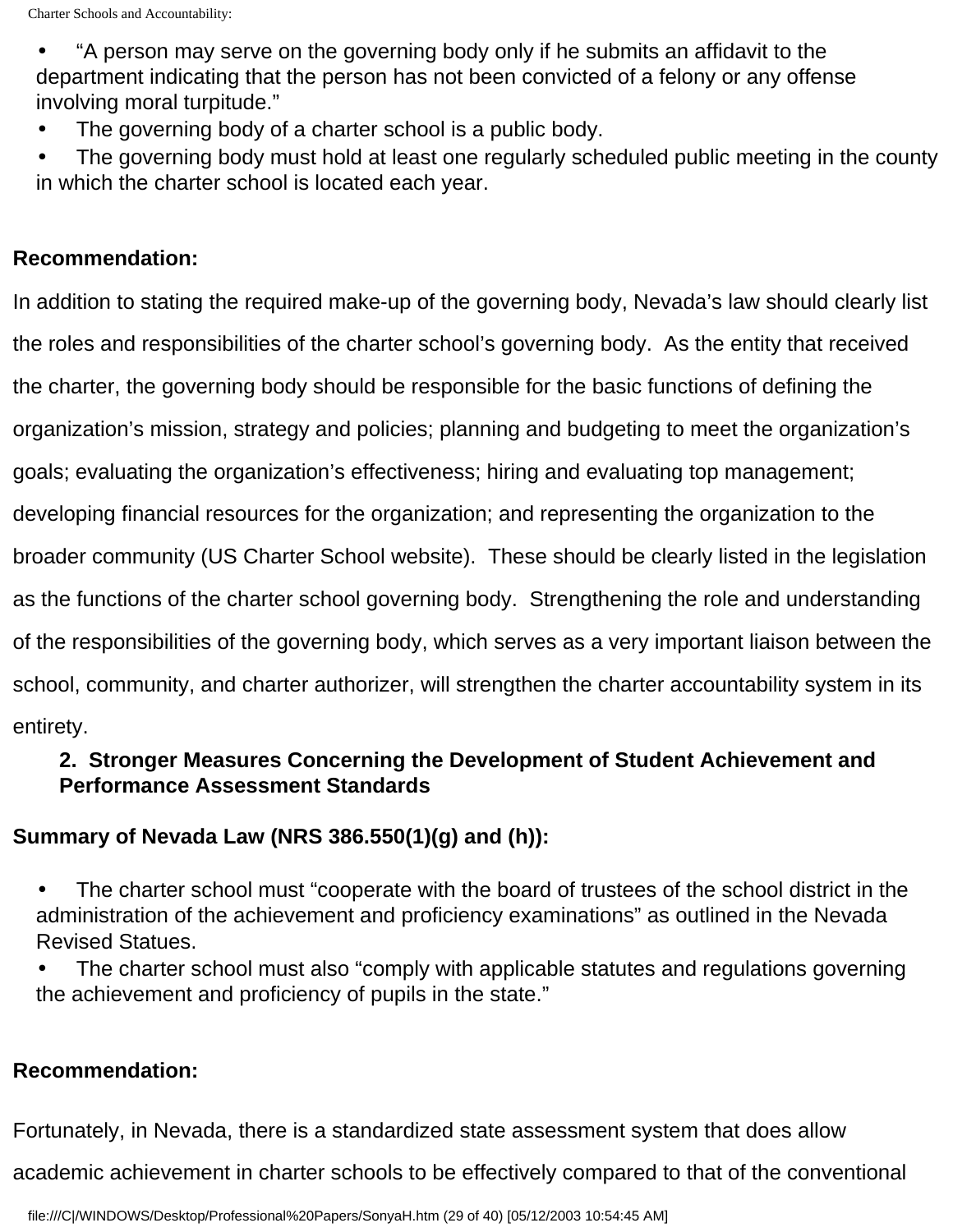```
Charter Schools and Accountability:
```
public schools. Nevertheless, Nevada's charter schools, much like charter schools across the country, must still face the pressures of satisfying various accountability relationships in addition to justifying their existence through student performance.

In Nevada, charter schools are required to administer state-mandated achievement tests, and therefore operators should recognize the importance of instituting a curriculum that prepares students for these mandatory exams. Although these tests may not necessarily fall in line with the charter school's main intent or purpose, they are necessary to establish data that can be compared to traditional public schools. They also provide proof of a charter school's effectiveness, particularly in relation to the conventional public schools they are, in a sense, competing against. As Hill et al. explain, "Schools in states that required standards-based testing can critique the tests, but they must not resist administering them" (83).

In terms of student achievement and performance assessment, the state law is effective in its explicit expectation that all charter schools maintain the mandated Nevada Measures of Accountability and statewide examinations. This makes it easy for charter schools to know beforehand what baseline data should be collected from their students, and what performance measures need to be included as part of their accountability plan. So if a charter school is ambitious, and really wants to know how their students are performing on an internal level, they can administer their own tests in addition to the statewide examinations. Although this requirement works in Nevada, it may not be appropriate in states where statewide exams are under constant review and modification.

# **3. Clearly Established Responsibilities for Charter Authorizers**

# **Summary of Nevada Law (NRS 386.515):**

• The local school board of trustees may apply to the department to sponsor charter schools within the school district. "An application must be approved by the department before the board of trustees may sponsor a charter school."

• "Not more than 180 days after receiving approval to sponsor charter schools, the board of trustees shall provide public notice of its ability to sponsor charter schools and solicit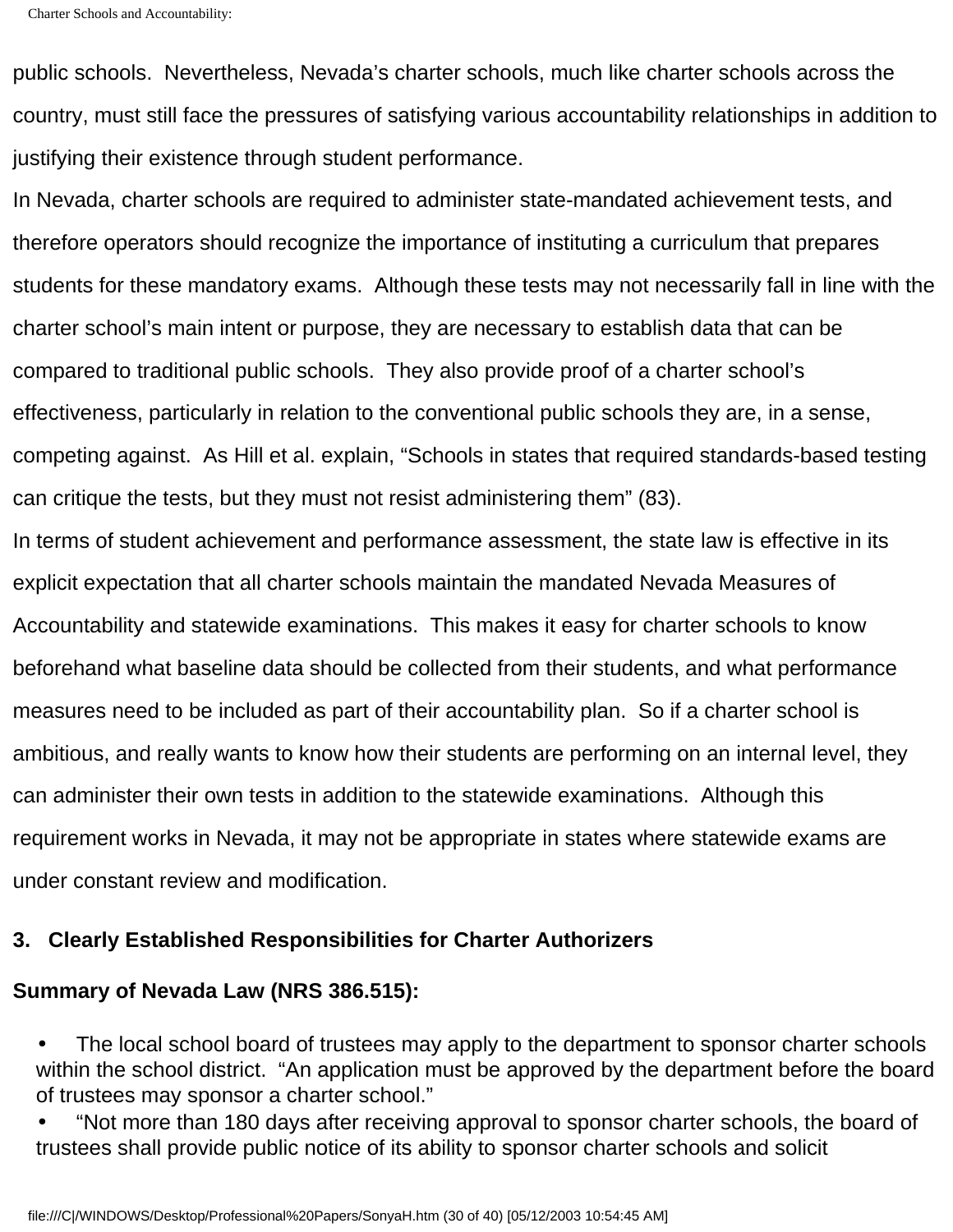applications for charter schools."

• "The state board shall sponsor charter schools whose applications have been approved by the state board. . . "

# **Recommendation:**

Like many other states, Nevada's law doesn't spend much time explaining the functions and responsibilities of charter authorizers (or sponsors), which are its local school boards or state board. However, these should be listed plainly in the law. In addition to knowing when to close the door on charters schools that are not satisfying the terms of their charter, charter authorizers also have the responsibility to report outstanding progress of charter schools and highlight innovative educational strategies that may benefit the public school system as a whole. It would be beneficial for the Nevada Department of Education to host workshops for charter authorizers that would clearly outline the goals and expectations of these charter school sponsors and encourage activity that enhances educational improvement throughout the state.

# **4. Clearly Established Consequences for Inadequate Schools**

# **Summary of Nevada Law (NRS 386.535):**

The sponsor of a charter school may revoke the school's charter if:

the charter school has failed to comply with (1) the terms and conditions of the written charter, (2) generally accepted standards of accounting and fiscal management, or (3) the provisions of any statute or regulation applicable to charter schools

o the school is bankrupt, insolvent, or otherwise financially impaired and cannot continue to operate

o "there is reasonable cause to believe that revocation is necessary to protect the health and safety of the pupils . . . persons who are employed . . . or to prevent damage to or loss of the property of the school district or the community in which the charter school is located."

• The sponsor shall provide written notice at least 90 days prior to revocation to the charter school's governing body. The written notice must "include a statement of the deficiencies or reasons upon which the action of the sponsor is based" and "prescribe a period, not less than 30 days, during which the charter school may correct the deficiencies."

• "If the charter school corrects the deficiencies to the satisfaction of the sponsor within the time prescribed . . . the sponsor shall not revoke the written charter of the charter school."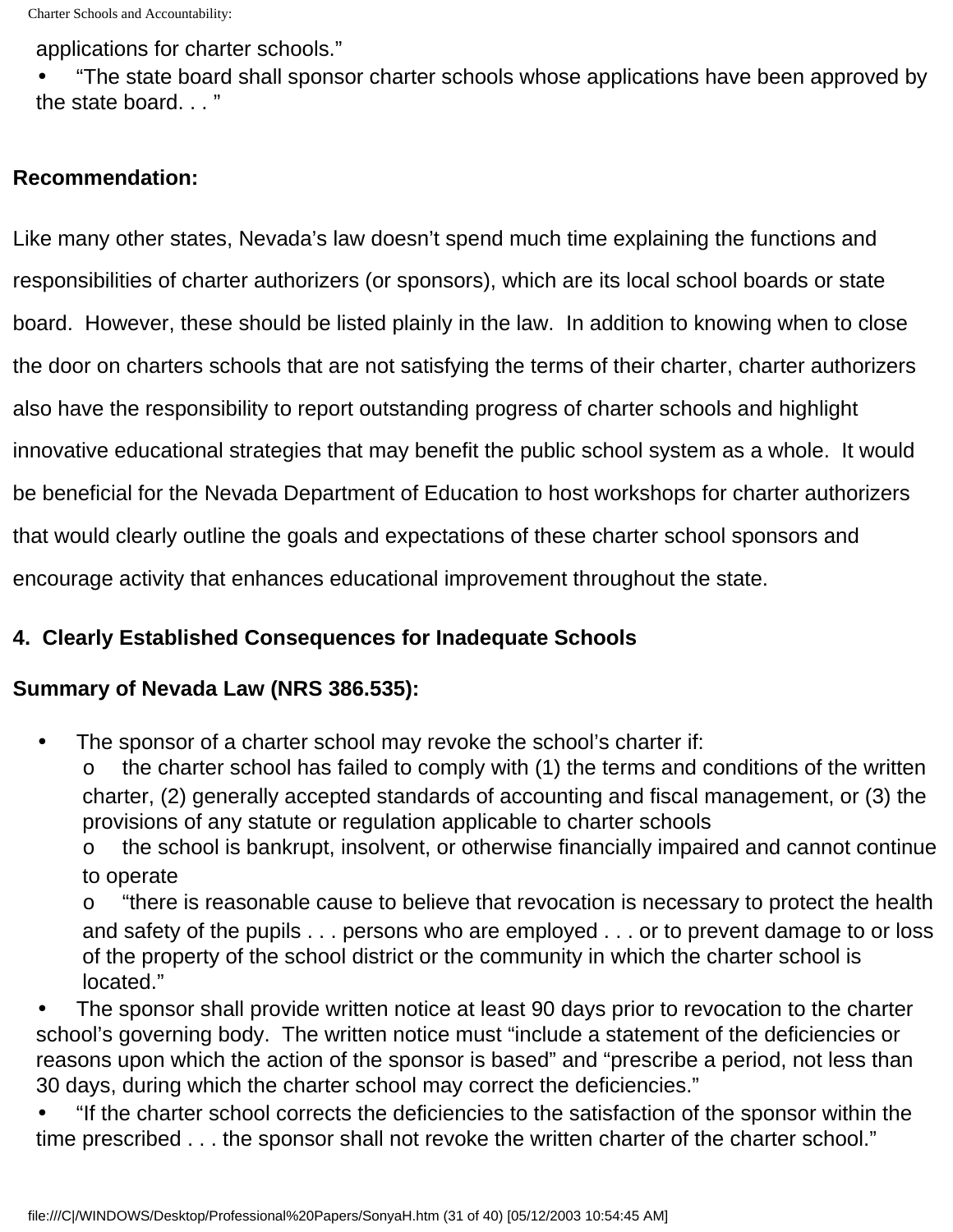#### **Recommendation:**

As Nevada's law stands now, a charter school can be denied its renewal for any failure to meet all of the requirements listed in its charter. Unfortunately, this can be very subjective if the terms of the charter and school's expectations are not outlined in great detail. Another issue of concern stems from the very first sentence in the law which begins, "The sponsor of a charter school *may*  revoke the written charter of the charter school. . ." The use of the word 'may' as opposed to 'will' or 'shall' introduces yet another opportunity for subjectivity in determining whether or not a school loses its charter.

Although these requirements for renewal and consequences for failure to meet the terms of the charter appear to be clearly established in the law and may help provide school administrators with a clear understanding of what constitutes state or district intervention, probation, and charter revocation, they may be applied inconsistently and selectively based on the wording in the law or interpretation by those who administer it.

# **5. Clearly Defined Accountability Reporting Requirements**

#### **Summary of Nevada Law (NRS 386.605):**

Charter school governing body of each charter school must submit:

- required information concerning Measures of Accountability) to the local school board of trustees.
- report to the commission on educational technology.
- a separate written report summarizing the effectiveness of the charter school's program of accountability including: review and analysis of data, identified problems, and efforts made to ensure teachers and other educational personnel employed by the governing body receive training and other professional development.

#### **Recommendation:**

Most charter laws at a minimum require their state's charter schools to complete an annual report,

as required by all state public schools, and Nevada is no exception (Center for Education

Reform). Nevada's charter school law is fairly comprehensive when it comes to accountability and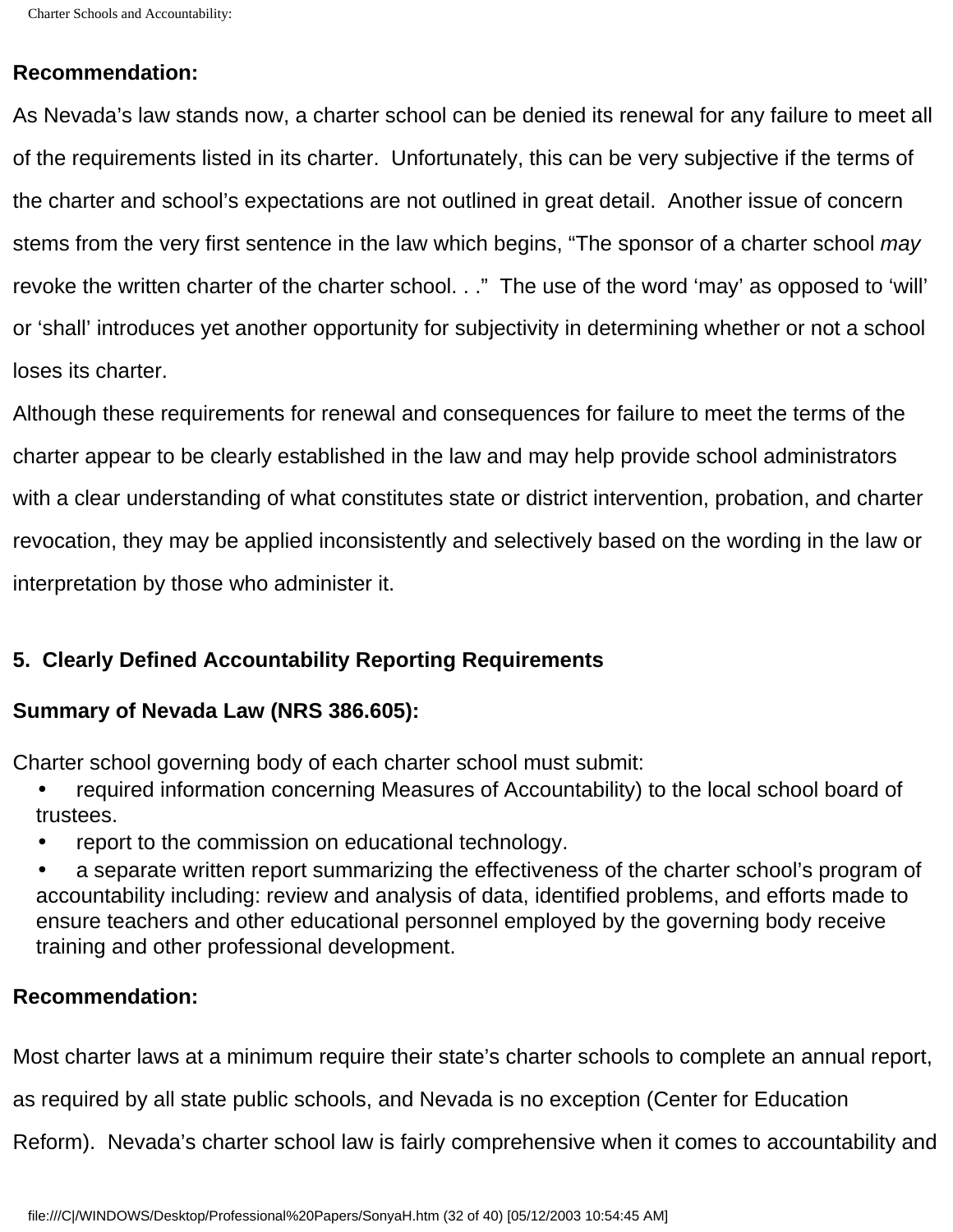reporting requirements. Because the schools are subject to open meeting laws and are required to submit annual reports, as is every other public school, it would benefit the charter school to develop an internal public information and progress reporting plan. The plan should also include a schedule of community meetings and forums, parent nights, school tours, and the availability of public documents as they relate to test scores, performance measures and outcomes, financial reports, etc.

It should also include sound plans for getting the views of students, parents, teachers, and the community on how well they believe the school is performing and how the school can be improved. There should also be strategies for reporting annually to students, parents, teachers, the community, providing them with timely, credible, understandable, and useful information; and plans that offer an opportunity for constituencies to raise and get answers to questions that may arise from the information that is reported (Manno, 2001).

#### **CONCLUSION**

Charter school accountability has for the most part been uncharted territory. Much of the literature has identified the fact that the "autonomy for accountability" philosophy has been more theory than reality, but there hasn't been enough studies or time spent to determine whether or not this is true. We do know, however, that there are some basic criteria that should be established for any charter school accountability system that will at least provide an effective framework for future observation and research. Self-governance, student achievement and performance assessment, clearly established responsibilities for charter authorizers, clearly established consequences for inadequate schools, and accountability reporting requirements are important and necessary parts for effective charter school accountability legislation. Moreover, autonomy and accountability are most important in the areas of self-governance by charter school governing bodies and charter authorizers, because with these particular functions, increased autonomy results in the need for increased accountability.

Unfortunately, these are the two areas where Nevada's charter law needs the most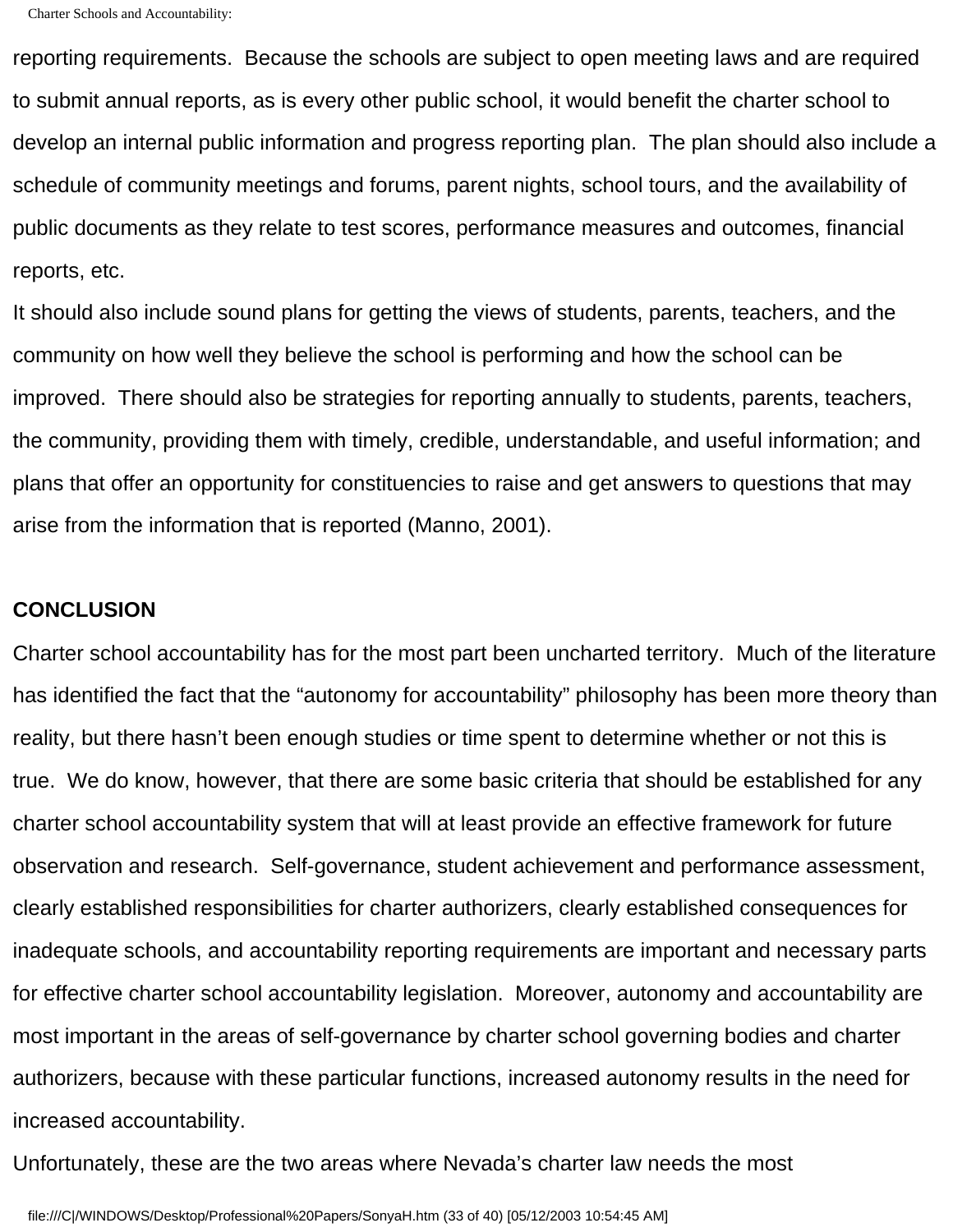imnprovement. The law needs to better define the roles and responsbilities of both charter school governing bodies and charter authorizers. Providing clearer expectations will allow these groups to demonstrate autonomy in the manner in which they govern their schools while placing increased accountability on the charter schools and their responsible parties. However, Nevada's charter law is sufficient when it comes to its requirements for student acdhievement, performance assessment, and accountability reporting, because in these areas, increased autonomy could possibly result in decreased levels of accountability.

That is why it is important that Nevada implement the aforementioned recommendations in its state charter school law. These recommendations will not only the strengthen the law in relation to the other charter laws across the country, they will also help charter schools operate more effectively, work to accurately compare student performance with that of traditional public schools, reinforce the role of the charter authorizer, and inform the public of whether charter schools are keeping their promises.

Unfortunately, politics, unwillingness to move from tradition, and other external factors may serve as impediments to both the development and implementation of strong charter accountability law. If this be the case, it may be wise for charter schools to take the initiative of developing their own internal accountability plans that reflect their commitment and diligence toward fulfilling their promises, while ensuring their students receive a quality education and learning experience. Although legally, they are accountable to their charter authorizers and other state and local governments, above all else, charter schools are accountable to their students, their parents, the charter movement, and the overall effort to improve the quality of the American education system.

#### **REFERENCES**

Anderson, L. & Finnigan, K. (2001, April). Charter school authorizers and charter school accountability. Paper presented at the annual meeting of the American Educational Research Association, Seattle, WA. (ERIC Document Reproduction Service No. ED 455 585)

Chubb, J. & Moe, T. (1990). Politics, markets, and America's schools. Washington, DC: The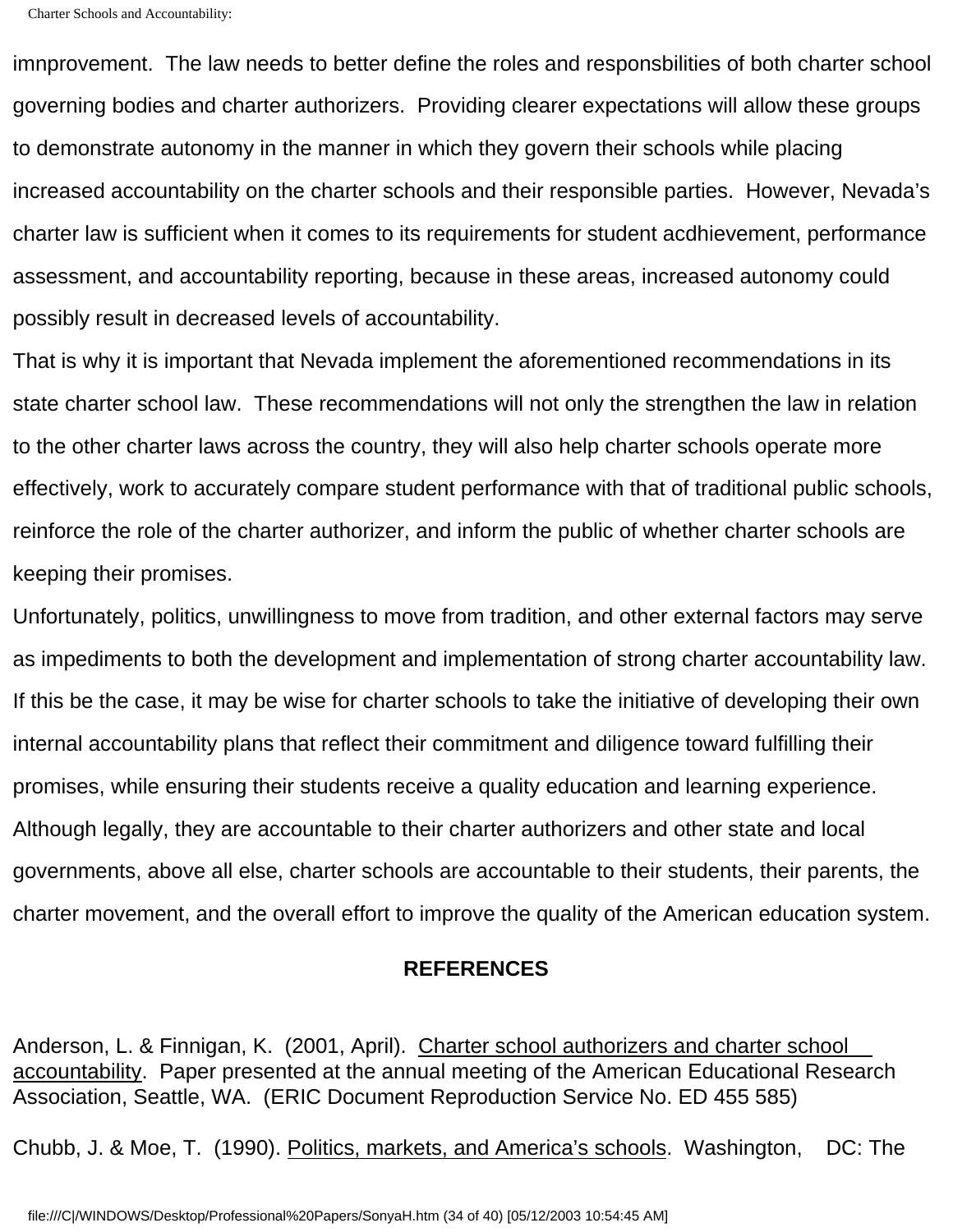Brookings Institution.

Elmore, R., Abelmann, C., & Fuhrman, S. (1996). The new accountability in state education reform: From process to performance. In Ladd, H. (Ed.), Holding schools accountable: Performance-based reform in education. Washington, DC: The Brookings Institution.

Finn, C., Manno, B., & Vanourek, G. (2000). Charter schools in action: Renewing public education. Princeton, NJ: Princeton University Press.

Hanushek, Eric A. (1995). Making schools work: Improving performance and controlling costs. Washington, DC: The Brookings Institution Press.

Hill, P., Lake, R., and Celio, M. B., with Campbell, C., Herdman, P., Bulkley, K. (2001). A study of charter school accountability: National charter school accountability study. Seattle, WA: Center on Reinventing Public Education, University of Washington.

Ladd, H. F. (Ed.). (1996). Holding schools accountable. Washington, DC: The Brookings Institution.

Manno, B. (1999). Accountability: The key to charter renewal, a guide to help charter schools create their accountability plans. Washington, DC: The Center for Education Reform. Http://www.edreform.com/pubs/charterschoolaccountability/htm

Manno, B., Finn, C., Bierlein, L., Vanourek, G. (1997). Charter school accountability: Problems and prospects. Washington D.C.: The Hudson Institute.

Nevada Revised Statutes (NRS). (2001). Nevada Legislature Web Site. Nevada Law Library. http://www.leg.state.nv.us/nrs/nrs%2D386.html

US Charter Schools: Overview of Charter Schools. Retrieved February 12, 2001, from [http://uscharterschools.org](http://uscharterschools.org/)/pub/uscs\_docs/gi/overview.htm

U.S. Department of Education (2000). Evaluation of the public charter schools program: Year one evaluation report. Washington, DC: Office of the Under Secretary, Planning and Evaluation Service, Elementary and Secondary Program Division (December). The report is available online: http://www.ed.gov/office/OUS/PES/chartschools/index.html.

Weil, D. (2000). Charter schools: A reference handbook. Santa Barbara: ABC-CLIO, Inc.

Wohlstetter, P., & Griffin, N. C. (1997). First lessons: Charter schools as learning communities. CPRE Policy Briefs, RB-22.

# **APPENDIX A:**

# **NEVADA REVISED STATUTES (NRS)** NEVADA REVISED STATUTES (NRS)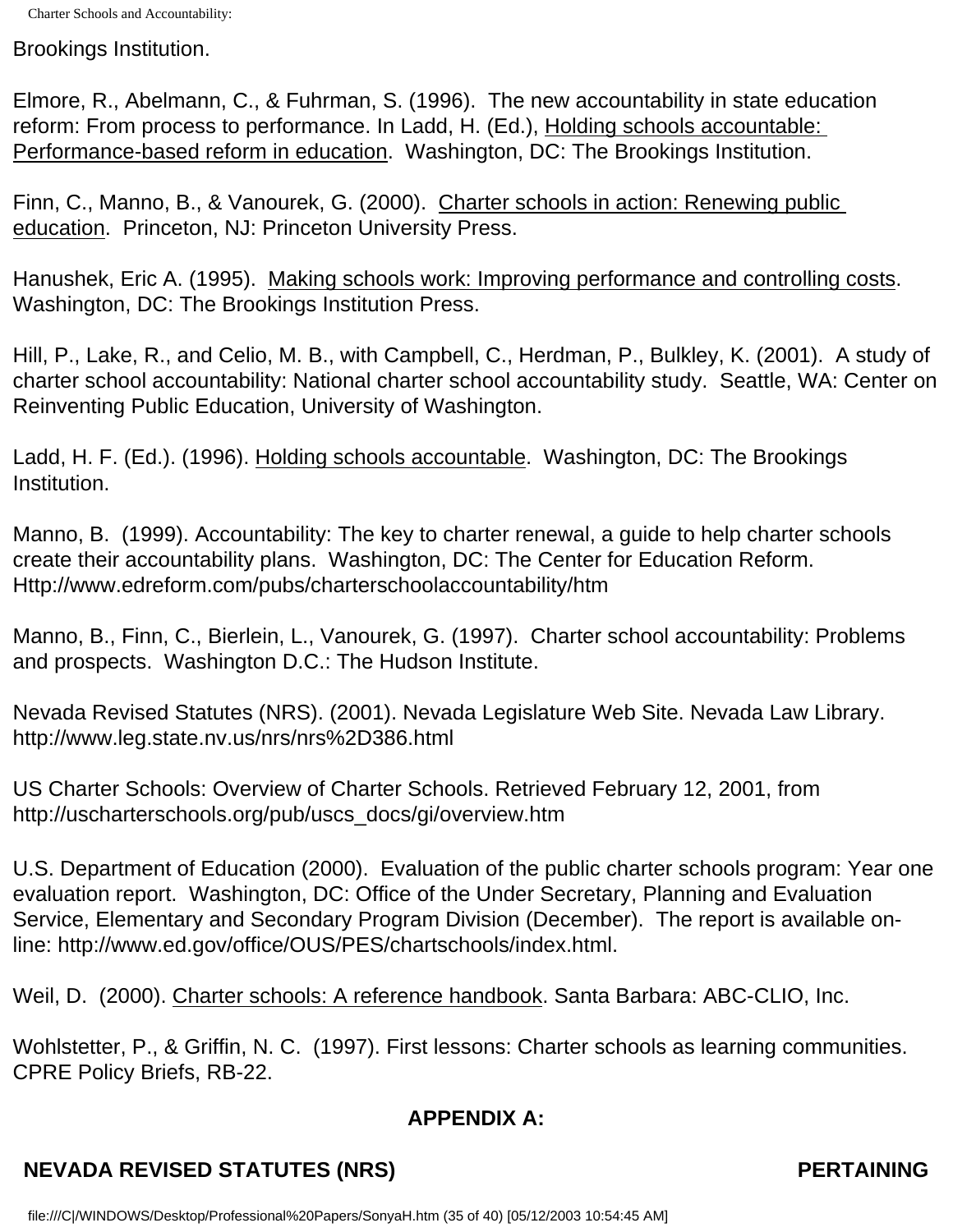# **TO CHARTER SCHOOL ACCOUNTABILITY**

# **NRS 386.549 Membership and powers of governing body; duty to hold public meeting on quarterly basis.**

 1. The governing body of a charter school must consist of at least three teachers, as defined in subsection 4, and may consist of, without limitation, parents and representatives of nonprofit organizations and businesses. A majority of the members of the governing body must reside in this state. If the membership of the governing body changes, the governing body shall provide written notice to the sponsor of the charter school within 10 working days after such change. A person may serve on the governing body only if he submits an affidavit to the department indicating that the person has not been convicted of a felony or any offense involving moral turpitude.

 2. The governing body of a charter school is a public body. It is hereby given such reasonable and necessary powers, not conflicting with the constitution and the laws of the State of Nevada, as may be requisite to attain the ends for which the charter school is established and to promote the welfare of pupils who are enrolled in the charter school.

 3. The governing body of a charter school shall, during each calendar quarter, hold at least one regularly scheduled public meeting in the county in which the charter school is located.

4. As used in subsection 1, "teacher" means a person who:

(a) Holds a current license to teach issued pursuant to [chapter 391 of NRS;](http://www.leg.state.nv.us/nrs/NRS-391.html#NRS391) and

(b) Has at least 2 years of experience as an employed teacher.

The term does not include a person who is employed as a substitute teacher.

(Added to NRS by 1999, [3290;](http://www.leg.state.nv.us/Statutes/70th/Stats199921.html#Stats199921page3290) A 2001, [3131\)](http://www.leg.state.nv.us/Statutes/71st/Stats200121.html#Stats200121page3131)

#### **NRS 386.550 General conditions of operation; limitation on program of distance education.**

1. A charter school shall:

 (g) Cooperate with the board of trustees of the school district in the administration of the achievement and proficiency examinations administered pursuant to [NRS 389.015](http://www.leg.state.nv.us/nrs/NRS-389.html#NRS389Sec015) and the examinations required pursuant to [NRS 389.550](http://www.leg.state.nv.us/nrs/NRS-389.html#NRS389Sec550) to the pupils who are enrolled in the charter school.

 (h) Comply with applicable statutes and regulations governing the achievement and proficiency of pupils in this state.

# **NRS 386.515 Sponsorship of charter schools by board of trustees and state board. [Effective July 1, 2002.]**

 1. The board of trustees of a school district may apply to the department for authorization to sponsor charter schools within the school district. An application must be approved by the department before the board of trustees may sponsor a charter school. Not more than 180 days after receiving approval to sponsor charter schools, the board of trustees shall provide public notice of its ability to sponsor charter schools and solicit applications for charter schools.

 2. The state board shall sponsor charter schools whose applications have been approved by the state board pursuant to [NRS 386.525.](http://www.leg.state.nv.us/nrs/NRS-386.html#NRS386Sec525)

(Added to NRS by 1997, 1844; A 2001, [3125,](http://www.leg.state.nv.us/Statutes/71st/Stats200121.html#Stats200121page3125) effective July 1, 2002)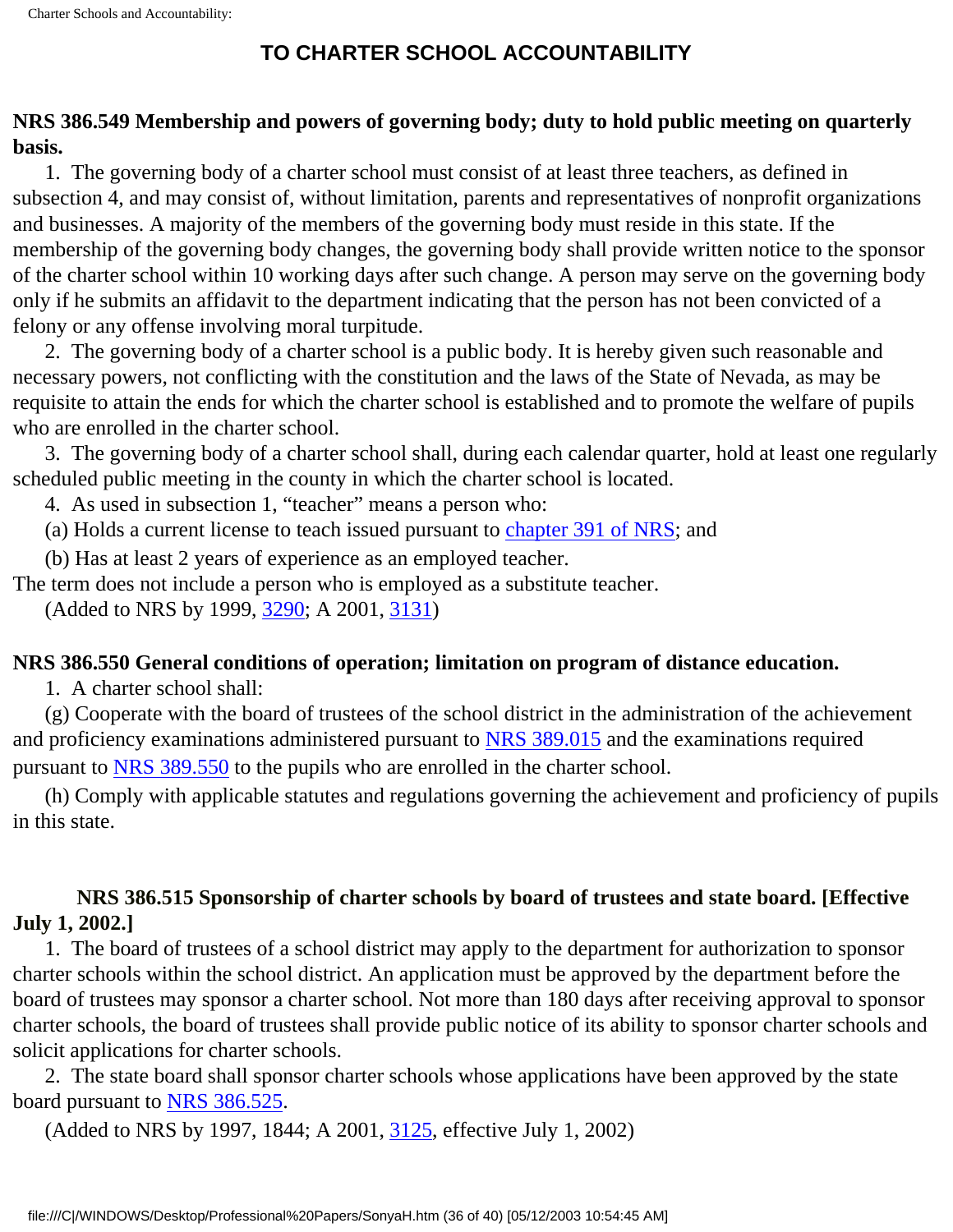#### **NRS 386.535 Revocation of charter; written notice; opportunity to correct deficiencies.**

 1. The sponsor of a charter school may revoke the written charter of the charter school before the expiration of the charter if the sponsor determines that:

(a) The charter school, its officers or its employees have failed to comply with:

(1) The terms and conditions of the written charter;

(2) Generally accepted standards of accounting and fiscal management; or

 (3) The provisions of [NRS 386.500](http://www.leg.state.nv.us/nrs/NRS-386.html#NRS386Sec500) to [386.610](http://www.leg.state.nv.us/nrs/NRS-386.html#NRS386Sec610), inclusive, or any other statute or regulation applicable to charter schools;

 (b) The charter school has filed for a voluntary petition of bankruptcy, is adjudicated bankrupt or insolvent, or is otherwise financially impaired such that the charter school cannot continue to operate; or

 (c) There is reasonable cause to believe that revocation is necessary to protect the health and safety of the pupils who are enrolled in the charter school or persons who are employed by the charter school from jeopardy, or to prevent damage to or loss of the property of the school district or the community in which the charter school is located.

 2. At least 90 days before the sponsor intends to revoke a written charter, the sponsor shall provide written notice to the governing body of the charter school of its intention. The written notice must:

(a) Include a statement of the deficiencies or reasons upon which the action of the sponsor is based; and

 (b) Prescribe a period, not less than 30 days, during which the charter school may correct the deficiencies.

If the charter school corrects the deficiencies to the satisfaction of the sponsor within the time prescribed in paragraph (b), the sponsor shall not revoke the written charter of the charter school.

(Added to NRS by 1997, 1848; A 1999, [3296\)](http://www.leg.state.nv.us/Statutes/70th/Stats199921.html#Stats199921page3296)

# **NRS 386.605 Submission of reports of accountability; preparation of procedure to improve achievement; inclusion of reports and procedure in final budget; maintenance of information by department; review of information authorized. [Effective through June 30, 2002.]**

 1. On or before January 1 of each year, the governing body of each charter school shall submit the information concerning the charter school that is required pursuant to subsection 2 of [NRS 385.347](http://www.leg.state.nv.us/nrs/NRS-385.html#NRS385Sec347) to the board of trustees of the school district in which the charter school is located, for inclusion in the report of the school district pursuant to that section. The information must be submitted by the charter school in a format prescribed by the board of trustees.

 2. On or before April 15 of each year, the governing body of each charter school shall submit the information applicable to the charter school that is contained in the report pursuant to paragraph (t) of subsection 2 of [NRS 385.347](http://www.leg.state.nv.us/nrs/NRS-385.html#NRS385Sec347) to the commission on educational technology created pursuant to NRS [388.790.](http://www.leg.state.nv.us/nrs/NRS-388.html#NRS388Sec790)

3. On or before June 15 of each year, the governing body of each charter school shall prepare a:

 (a) Separate written report summarizing the effectiveness of the charter school's program of accountability. The report must include:

 (1) A review and analysis of the data upon which the report required pursuant to subsection 2 of [NRS 385.347](http://www.leg.state.nv.us/nrs/NRS-385.html#NRS385Sec347) is based and a review and analysis of any data that is more recent than the data upon which the report is based;

 (2) The identification of any problems or factors at the charter school that are revealed by the review and analysis; and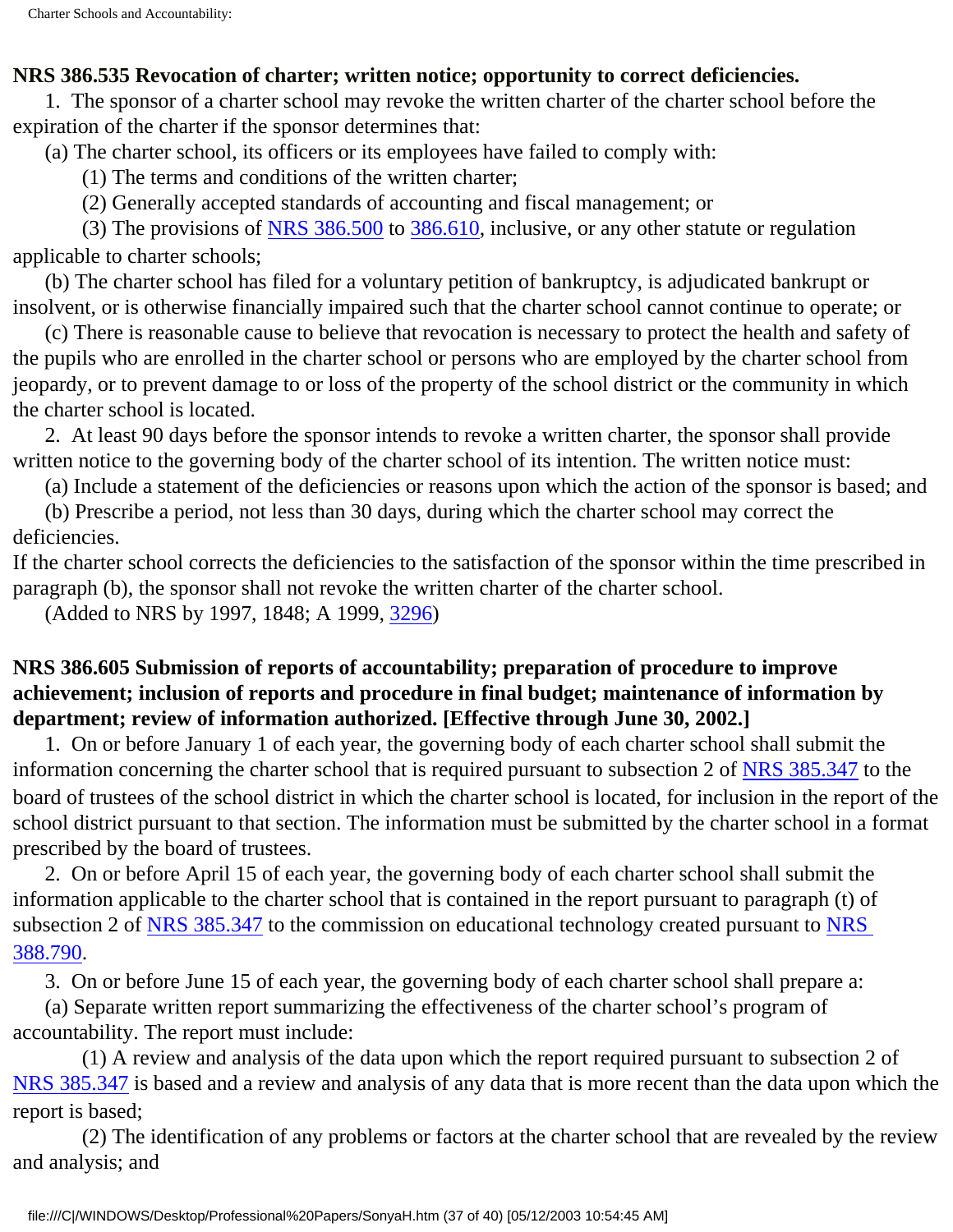(3) A summary of the efforts that the governing body has made or intends to make to ensure that the teachers and other educational personnel employed by the governing body receive training and other professional development in:

 (I) The standards of content and performance established by the council to establish academic standards for public schools pursuant to [NRS 389.520;](http://www.leg.state.nv.us/nrs/NRS-389.html#NRS389Sec520)

 (II) The assessment and measurement of pupil achievement and the effective methods to analyze the test results and scores of pupils to improve the achievement and proficiency of pupils; and

 (III) Specific content areas to enable the teachers and other educational personnel to provide a higher level of instruction in their respective fields of teaching.

 (b) Written procedure to improve the achievement of pupils who are enrolled in the charter school, including, but not limited to, a description of the efforts the governing body has made to correct any deficiencies identified in the written report required pursuant to paragraph (a). The written procedure must describe sources of data that will be used by the governing body to evaluate the effectiveness of the written procedure.

 4. On or before June 15 of each year, the governing body of each charter school shall submit copies of the written report and written procedure required pursuant to subsection 3 to the:

(a) Governor;

(b) State board;

(c) Department;

(d) Legislative committee on education created pursuant to [NRS 218.5352;](http://www.leg.state.nv.us/nrs/NRS-218.html#NRS218Sec5352)

 (e) Legislative bureau of educational accountability and program evaluation created pursuant to [NRS](http://www.leg.state.nv.us/nrs/NRS-218.html#NRS218Sec5356) [218.5356;](http://www.leg.state.nv.us/nrs/NRS-218.html#NRS218Sec5356) and

(f) Board of trustees of the school district in which the charter school is located.

 5. The department shall maintain a record of the information that it receives from each charter school pursuant to this section in such a manner as will allow the department to create for each charter school a yearly profile of information.

 6. The governing body of each charter school shall ensure that a copy of the written report and written procedure required pursuant to subsection 3 is included with the final budget of the charter school adopted by the governing body of the charter school pursuant to the regulations of the department.

7. The legislative bureau of educational accountability and program evaluation created pursuant to **[NRS](http://www.leg.state.nv.us/nrs/NRS-218.html#NRS218Sec5356)** [218.5356](http://www.leg.state.nv.us/nrs/NRS-218.html#NRS218Sec5356) may authorize a person or entity with whom it contracts pursuant to [NRS 385.359](http://www.leg.state.nv.us/nrs/NRS-385.html#NRS385Sec359) to review and analyze information submitted by charter schools pursuant to this section, consult with the governing bodies of charter schools and submit written reports concerning charter schools pursuant to [NRS 385.359](http://www.leg.state.nv.us/nrs/NRS-385.html#NRS385Sec359).

(Added to NRS by 1997, 1847; A 1999, [2664,](http://www.leg.state.nv.us/Statutes/70th/Stats199916.html#Stats199916page2664) [3305](http://www.leg.state.nv.us/Statutes/70th/Stats199921.html#Stats199921page3305); 2001, [1482\)](http://www.leg.state.nv.us/Statutes/71st/Stats200111.html#Stats200111page1482)

# **NRS 386.605 Submission of reports of accountability; preparation of procedure to improve achievement; inclusion of reports and procedure in final budget; maintenance of information by department; review of information authorized. [Effective July 1, 2002.]**

 1. On or before January 1 of each year, the governing body of each charter school shall submit the information concerning the charter school that is required pursuant to subsection 2 of [NRS 385.347](http://www.leg.state.nv.us/nrs/NRS-385.html#NRS385Sec347) to the board of trustees of the school district in which the charter school is located, regardless of the sponsor of the charter school, for inclusion in the report of the school district pursuant to that section. The information must be submitted by the charter school in a format prescribed by the board of trustees.

2. On or before April 15 of each year, the governing body of each charter school shall submit the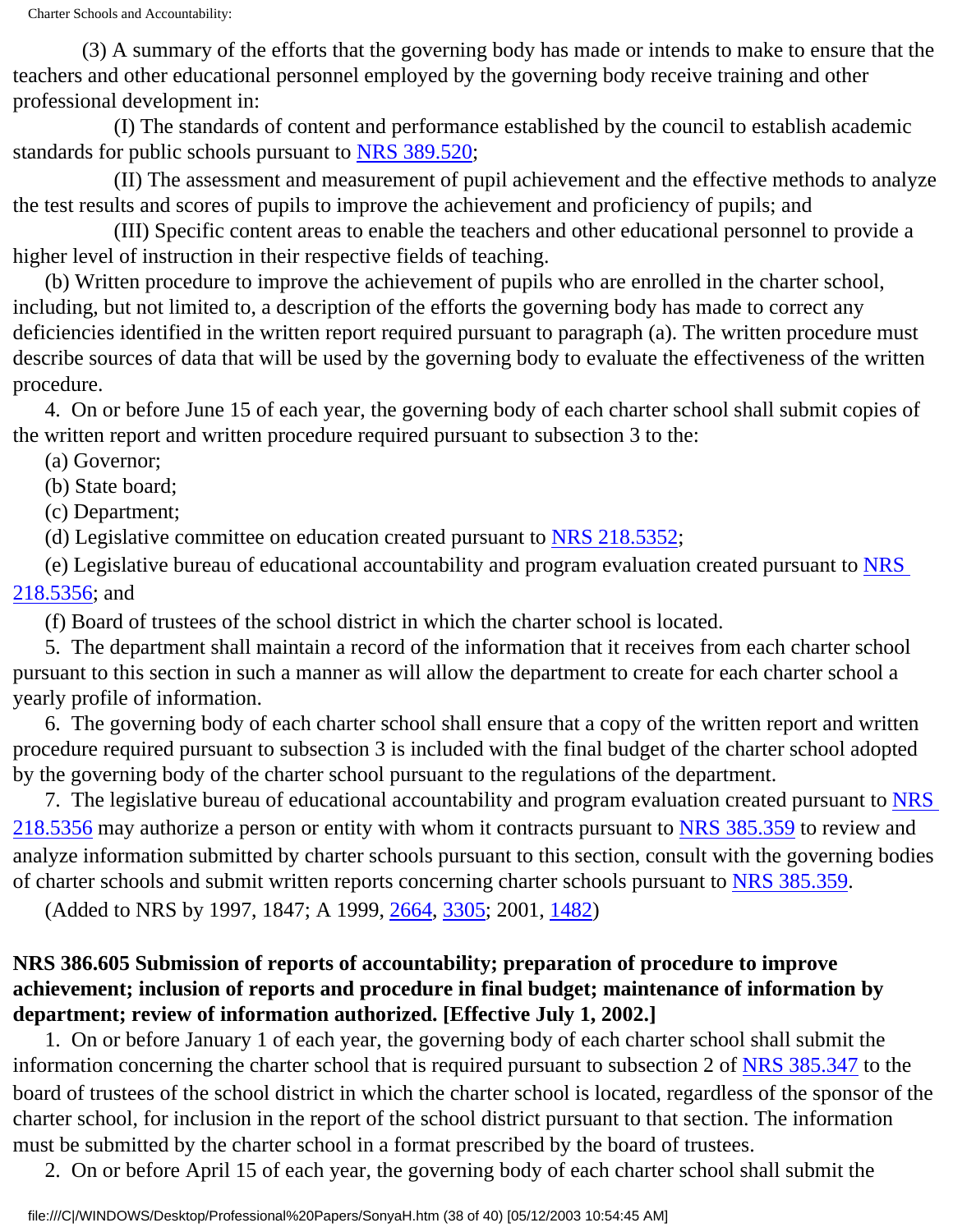information applicable to the charter school that is contained in the report pursuant to paragraph (t) of subsection 2 of [NRS 385.347](http://www.leg.state.nv.us/nrs/NRS-385.html#NRS385Sec347) to the commission on educational technology created pursuant to [NRS](http://www.leg.state.nv.us/nrs/NRS-388.html#NRS388Sec790)  [388.790.](http://www.leg.state.nv.us/nrs/NRS-388.html#NRS388Sec790)

3. On or before June 15 of each year, the governing body of each charter school shall prepare a:

 (a) Separate written report summarizing the effectiveness of the charter school's program of accountability. The report must include:

 (1) A review and analysis of the data upon which the report required pursuant to subsection 2 of [NRS 385.347](http://www.leg.state.nv.us/nrs/NRS-385.html#NRS385Sec347) is based and a review and analysis of any data that is more recent than the data upon which the report is based;

 (2) The identification of any problems or factors at the charter school that are revealed by the review and analysis; and

 (3) A summary of the efforts that the governing body has made or intends to make to ensure that the teachers and other educational personnel employed by the governing body receive training and other professional development in:

 (I) The standards of content and performance established by the council to establish academic standards for public schools pursuant to [NRS 389.520;](http://www.leg.state.nv.us/nrs/NRS-389.html#NRS389Sec520)

 (II) The assessment and measurement of pupil achievement and the effective methods to analyze the test results and scores of pupils to improve the achievement and proficiency of pupils; and

 (III) Specific content areas to enable the teachers and other educational personnel to provide a higher level of instruction in their respective fields of teaching.

 (b) Written procedure to improve the achievement of pupils who are enrolled in the charter school, including, but not limited to, a description of the efforts the governing body has made to correct any deficiencies identified in the written report required pursuant to paragraph (a). The written procedure must describe sources of data that will be used by the governing body to evaluate the effectiveness of the written procedure.

 4. On or before June 15 of each year, the governing body of each charter school shall submit copies of the written report and written procedure required pursuant to subsection 3 to the:

(a) Governor;

(b) State board;

(c) Department;

(d) Legislative committee on education created pursuant to [NRS 218.5352;](http://www.leg.state.nv.us/nrs/NRS-218.html#NRS218Sec5352)

 (e) Legislative bureau of educational accountability and program evaluation created pursuant to [NRS](http://www.leg.state.nv.us/nrs/NRS-218.html#NRS218Sec5356) [218.5356;](http://www.leg.state.nv.us/nrs/NRS-218.html#NRS218Sec5356) and

(f) Board of trustees of the school district in which the charter school is located.

 5. The department shall maintain a record of the information that it receives from each charter school pursuant to this section in such a manner as will allow the department to create for each charter school a yearly profile of information.

 6. The governing body of each charter school shall ensure that a copy of the written report and written procedure required pursuant to subsection 3 is included with the final budget of the charter school adopted by the governing body of the charter school pursuant to the regulations of the department.

7. The legislative bureau of educational accountability and program evaluation created pursuant to [NRS](http://www.leg.state.nv.us/nrs/NRS-218.html#NRS218Sec5356) [218.5356](http://www.leg.state.nv.us/nrs/NRS-218.html#NRS218Sec5356) may authorize a person or entity with whom it contracts pursuant to [NRS 385.359](http://www.leg.state.nv.us/nrs/NRS-385.html#NRS385Sec359) to review and analyze information submitted by charter schools pursuant to this section, consult with the governing bodies